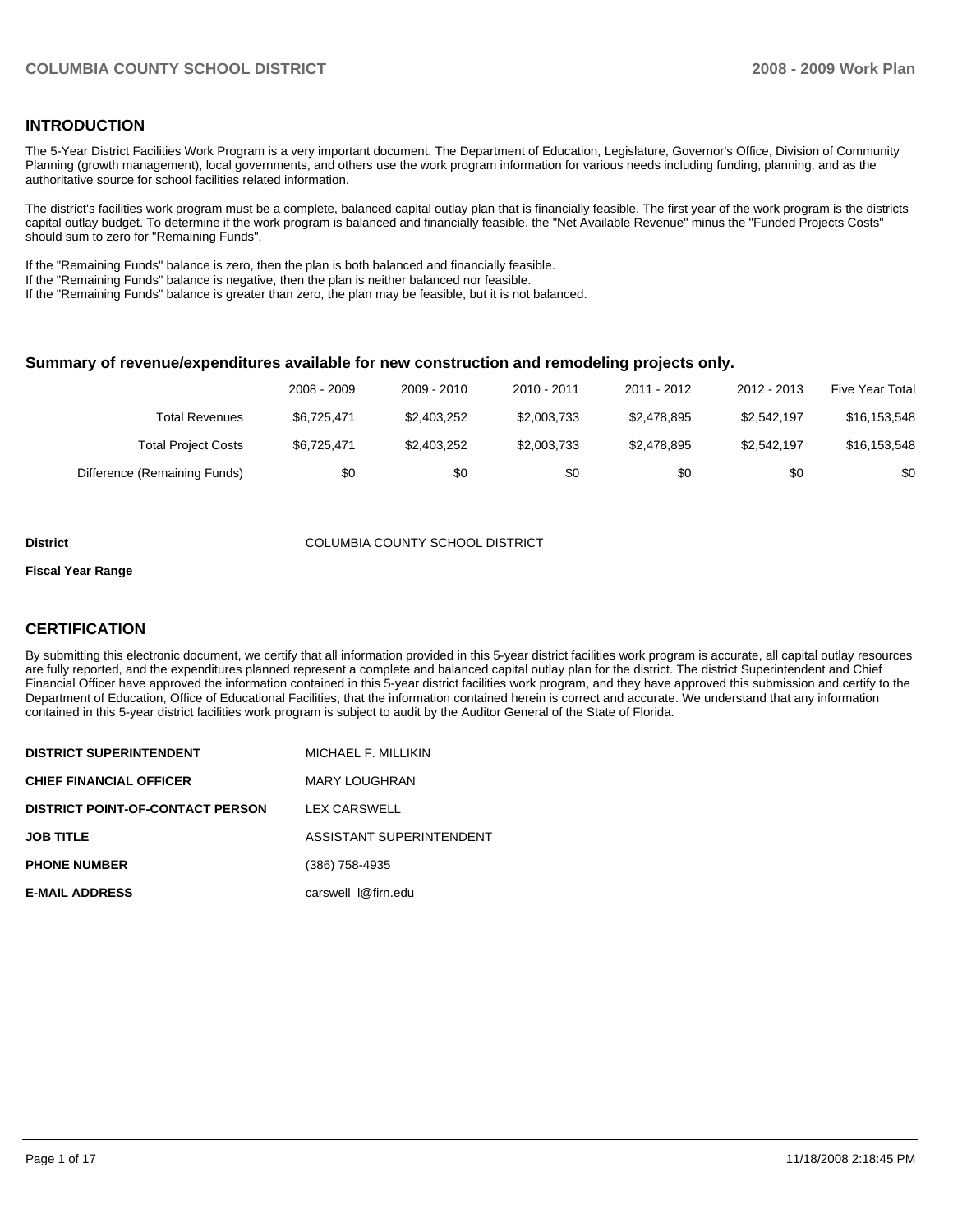# **Expenditures**

#### **Expenditure for Maintenance, Repair and Renovation from 2-Mills and PECO**

Annually, prior to the adoption of the district school budget, each school board must prepare a tentative district facilities work program that includes a schedule of major repair and renovation projects necessary to maintain the educational and ancillary facilities of the district.

| Item                             |                                                                                                                                                                                                                                                                                                                                                                               | $2008 - 2009$<br><b>Actual Budget</b> | 2009 - 2010<br>Projected | 2010 - 2011<br>Projected | 2011 - 2012<br>Projected | 2012 - 2013<br>Projected | Total       |  |  |  |  |
|----------------------------------|-------------------------------------------------------------------------------------------------------------------------------------------------------------------------------------------------------------------------------------------------------------------------------------------------------------------------------------------------------------------------------|---------------------------------------|--------------------------|--------------------------|--------------------------|--------------------------|-------------|--|--|--|--|
| <b>HVAC</b>                      |                                                                                                                                                                                                                                                                                                                                                                               | \$25,000                              | \$50,000                 | \$75,000                 | \$100,000                | \$125,000                | \$375,000   |  |  |  |  |
| Locations:                       | CHALLENGE LEARNING CENTER, COLUMBIA CITY ELEMENTARY, COLUMBIA SENIOR HIGH, COLUMBIA SUPERINTENDENT'S<br>OFFICE, EASTSIDE ELEMENTARY, FIVE POINTS ELEMENTARY, FORT WHITE HIGH SCHOOL, FORT WHITE PUBLIC SCHOOL, LAKE<br>CITY MIDDLE, MAINTENANCE & WAREHOUSE, MELROSE ELEMENTARY, NIBLACK ELEMENTARY, RICHARDSON MIDDLE, SUMMERS<br>ELEMENTARY, WESTSIDE ELEMENTARY            |                                       |                          |                          |                          |                          |             |  |  |  |  |
| Flooring                         |                                                                                                                                                                                                                                                                                                                                                                               | \$100,000                             | \$100,000                | \$75,000                 | \$75,000                 | \$75,000                 | \$425,000   |  |  |  |  |
| Locations:                       | CHALLENGE LEARNING CENTER, COLUMBIA CITY ELEMENTARY, COLUMBIA SENIOR HIGH, COLUMBIA SUPERINTENDENT'S<br>OFFICE, EASTSIDE ELEMENTARY, FIVE POINTS ELEMENTARY, FORT WHITE HIGH SCHOOL, FORT WHITE PUBLIC SCHOOL, LAKE<br>CITY MIDDLE, MAINTENANCE & WAREHOUSE, MELROSE ELEMENTARY, NIBLACK ELEMENTARY, RICHARDSON MIDDLE, SUMMERS<br>ELEMENTARY, WESTSIDE ELEMENTARY            |                                       |                          |                          |                          |                          |             |  |  |  |  |
| Roofing                          |                                                                                                                                                                                                                                                                                                                                                                               | \$100,000                             | \$100,000                | \$100,000                | \$100,000                | \$100,000                | \$500,000   |  |  |  |  |
| Locations:                       | CHALLENGE LEARNING CENTER, COLUMBIA CITY ELEMENTARY, COLUMBIA SENIOR HIGH, COLUMBIA SUPERINTENDENT'S<br>OFFICE, EASTSIDE ELEMENTARY, FIVE POINTS ELEMENTARY, FORT WHITE HIGH SCHOOL, FORT WHITE PUBLIC SCHOOL, LAKE<br>CITY MIDDLE, MAINTENANCE & WAREHOUSE, MELROSE ELEMENTARY, NIBLACK ELEMENTARY, RICHARDSON MIDDLE, SUMMERS<br>ELEMENTARY, WESTSIDE ELEMENTARY            |                                       |                          |                          |                          |                          |             |  |  |  |  |
| Safety to Life                   |                                                                                                                                                                                                                                                                                                                                                                               | \$150,000                             | \$150,000                | \$250,000                | \$250,000                | \$250,000                | \$1,050,000 |  |  |  |  |
| Locations:                       | CHALLENGE LEARNING CENTER, COLUMBIA CITY ELEMENTARY, COLUMBIA SENIOR HIGH, COLUMBIA SUPERINTENDENT'S<br>OFFICE, EASTSIDE ELEMENTARY, FIVE POINTS ELEMENTARY, FORT WHITE HIGH SCHOOL, FORT WHITE PUBLIC SCHOOL, LAKE<br>CITY MIDDLE, MAINTENANCE & WAREHOUSE, MELROSE ELEMENTARY, NIBLACK ELEMENTARY, RICHARDSON MIDDLE, SUMMERS<br>ELEMENTARY, WESTSIDE ELEMENTARY            |                                       |                          |                          |                          |                          |             |  |  |  |  |
| Fencing                          |                                                                                                                                                                                                                                                                                                                                                                               | \$0                                   | \$0                      | \$0                      | \$0                      | \$0                      | \$0         |  |  |  |  |
|                                  | Locations: No Locations for this expenditure.                                                                                                                                                                                                                                                                                                                                 |                                       |                          |                          |                          |                          |             |  |  |  |  |
| Parking                          |                                                                                                                                                                                                                                                                                                                                                                               | \$0                                   | \$75,000                 | \$0                      | \$0                      | \$0                      | \$75,000    |  |  |  |  |
|                                  | Locations: COLUMBIA SENIOR HIGH, COLUMBIA SUPERINTENDENT'S OFFICE, EASTSIDE ELEMENTARY, FIVE POINTS ELEMENTARY, FORT<br>WHITE PUBLIC SCHOOL, LAKE CITY MIDDLE                                                                                                                                                                                                                 |                                       |                          |                          |                          |                          |             |  |  |  |  |
| Electrical                       |                                                                                                                                                                                                                                                                                                                                                                               | \$0                                   | \$0                      | \$50,000                 | \$150,000                | \$200,000                | \$400,000   |  |  |  |  |
| Locations:                       | COLUMBIA CITY ELEMENTARY, COLUMBIA SENIOR HIGH, EASTSIDE ELEMENTARY, FIVE POINTS ELEMENTARY, FORT WHITE HIGH<br>SCHOOL, FORT WHITE PUBLIC SCHOOL, LAKE CITY MIDDLE, MELROSE ELEMENTARY, NIBLACK ELEMENTARY, RICHARDSON<br>MIDDLE, SUMMERS ELEMENTARY, WESTSIDE ELEMENTARY                                                                                                     |                                       |                          |                          |                          |                          |             |  |  |  |  |
| Fire Alarm                       |                                                                                                                                                                                                                                                                                                                                                                               | \$50,000                              | \$50,000                 | \$50,000                 | \$50,000                 | \$50,000                 | \$250.000   |  |  |  |  |
|                                  | Locations: CHALLENGE LEARNING CENTER, COLUMBIA CITY ELEMENTARY, COLUMBIA SENIOR HIGH, COLUMBIA SUPERINTENDENT'S<br>OFFICE, EASTSIDE ELEMENTARY, FIVE POINTS ELEMENTARY, FORT WHITE HIGH SCHOOL, FORT WHITE PUBLIC SCHOOL, LAKE<br>CITY MIDDLE, MAINTENANCE & WAREHOUSE, MELROSE ELEMENTARY, NIBLACK ELEMENTARY, RICHARDSON MIDDLE, SUMMERS<br>ELEMENTARY, WESTSIDE ELEMENTARY |                                       |                          |                          |                          |                          |             |  |  |  |  |
| Telephone/Intercom System        |                                                                                                                                                                                                                                                                                                                                                                               | \$35,000                              | \$34,400                 | \$32,679                 | \$34,550                 | \$26,305                 | \$162,934   |  |  |  |  |
| Locations:                       | CHALLENGE LEARNING CENTER, COLUMBIA CITY ELEMENTARY, COLUMBIA SENIOR HIGH, COLUMBIA SUPERINTENDENT'S<br>OFFICE, EASTSIDE ELEMENTARY, FIVE POINTS ELEMENTARY, FORT WHITE HIGH SCHOOL, FORT WHITE PUBLIC SCHOOL, LAKE<br>CITY MIDDLE, MAINTENANCE & WAREHOUSE, MELROSE ELEMENTARY, NIBLACK ELEMENTARY, RICHARDSON MIDDLE, SUMMERS<br>ELEMENTARY. WESTSIDE ELEMENTARY            |                                       |                          |                          |                          |                          |             |  |  |  |  |
| <b>Closed Circuit Television</b> |                                                                                                                                                                                                                                                                                                                                                                               | \$0                                   | \$0                      | \$0                      | \$0                      | \$0                      | \$0         |  |  |  |  |
|                                  | Locations: No Locations for this expenditure.                                                                                                                                                                                                                                                                                                                                 |                                       |                          |                          |                          |                          |             |  |  |  |  |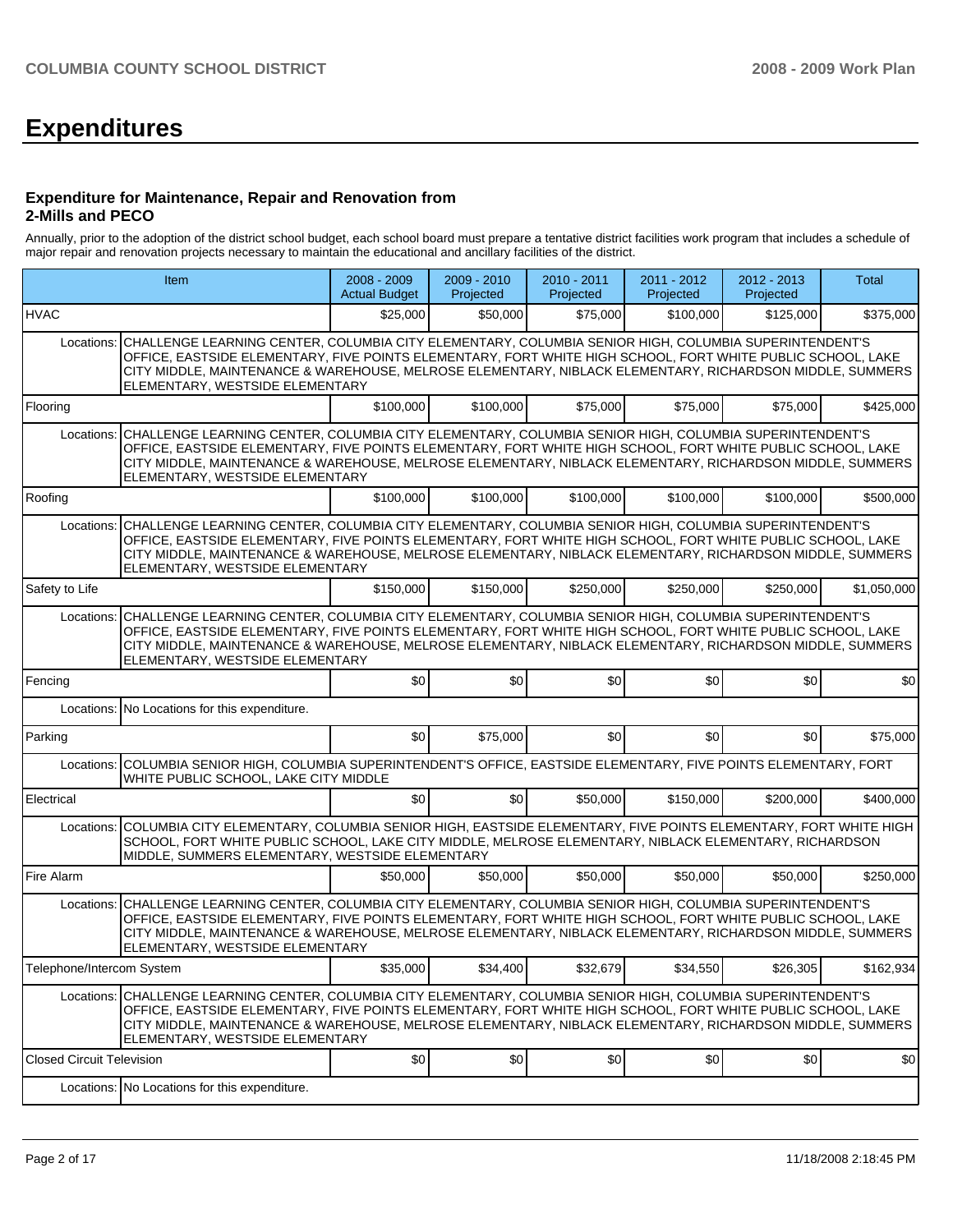| <b>IPaint</b>      |                                                                                                                                                                                                                                                                                                                                                                                 | \$31,399  | \$51,999  | \$50,000  | \$50,000  | \$50,000  | \$233,398   |  |  |  |
|--------------------|---------------------------------------------------------------------------------------------------------------------------------------------------------------------------------------------------------------------------------------------------------------------------------------------------------------------------------------------------------------------------------|-----------|-----------|-----------|-----------|-----------|-------------|--|--|--|
|                    | Locations: CHALLENGE LEARNING CENTER, COLUMBIA CITY ELEMENTARY, COLUMBIA SENIOR HIGH, COLUMBIA SUPERINTENDENT'S<br>OFFICE, EASTSIDE ELEMENTARY, FIVE POINTS ELEMENTARY, FORT WHITE HIGH SCHOOL, FORT WHITE PUBLIC SCHOOL, LAKE<br>CITY MIDDLE, MAINTENANCE & WAREHOUSE, MELROSE ELEMENTARY, NIBLACK ELEMENTARY, RICHARDSON MIDDLE, SUMMERS<br>ELEMENTARY, WESTSIDE ELEMENTARY   |           |           |           |           |           |             |  |  |  |
| Maintenance/Repair |                                                                                                                                                                                                                                                                                                                                                                                 | \$0       | \$0       | \$0       | \$120,000 | \$50,000  | \$170,000   |  |  |  |
|                    | Locations:   CHALLENGE LEARNING CENTER, COLUMBIA CITY ELEMENTARY, COLUMBIA SENIOR HIGH, COLUMBIA SUPERINTENDENT'S<br>OFFICE, EASTSIDE ELEMENTARY, FIVE POINTS ELEMENTARY, FORT WHITE HIGH SCHOOL, FORT WHITE PUBLIC SCHOOL, LAKE<br>CITY MIDDLE, MAINTENANCE & WAREHOUSE, MELROSE ELEMENTARY, NIBLACK ELEMENTARY, RICHARDSON MIDDLE, SUMMERS<br>ELEMENTARY, WESTSIDE ELEMENTARY |           |           |           |           |           |             |  |  |  |
|                    | Sub Total:                                                                                                                                                                                                                                                                                                                                                                      | \$491,399 | \$611,399 | \$682,679 | \$929,550 | \$926,305 | \$3,641,332 |  |  |  |

| IPECO Maintenance Expenditures | \$611,399 | 1,399<br>\$61 | \$982,679 | \$929,550 | \$926,305 | 1,332<br>\$4,061. |
|--------------------------------|-----------|---------------|-----------|-----------|-----------|-------------------|
| Two Mill Sub Total:            | \$0       | \$0           | \$0       | \$0       | ሶስ<br>ΦU  | \$0               |

|                                  | Other Items                        | $2008 - 2009$<br><b>Actual Budget</b> | $2009 - 2010$<br>Projected | $2010 - 2011$<br>Projected | $2011 - 2012$<br>Projected | $2012 - 2013$<br>Projected | <b>Total</b> |  |
|----------------------------------|------------------------------------|---------------------------------------|----------------------------|----------------------------|----------------------------|----------------------------|--------------|--|
| <b>Extend City Water to Site</b> |                                    | <b>\$01</b>                           | \$0                        | \$300,000                  | \$0                        | \$0 <sub>1</sub>           | \$300,000    |  |
|                                  | Locations COLUMBIA CITY ELEMENTARY |                                       |                            |                            |                            |                            |              |  |
| Relocate Bus Entrance            |                                    | \$120,000                             | \$0                        | \$0                        | \$0                        | \$0 <sub>1</sub>           | \$120,000    |  |
| Locations ISUMMERS ELEMENTARY    |                                    |                                       |                            |                            |                            |                            |              |  |
|                                  | Total:                             | \$611,399                             | \$611,399                  | \$982,679                  | \$929,550                  | \$926,305                  | \$4,061,332  |  |

## **Local Two Mill Expenditure For Maintenance, Repair and Renovation**

Anticipated expenditures expected from local funding sources over the years covered by the current work plan.

| <b>Item</b>                             | 2008 - 2009<br><b>Actual Budget</b> | 2009 - 2010<br>Projected | $2010 - 2011$<br>Projected | 2011 - 2012<br>Projected | 2012 - 2013<br>Projected | <b>Total</b> |
|-----------------------------------------|-------------------------------------|--------------------------|----------------------------|--------------------------|--------------------------|--------------|
| Remaining Maint and Repair from 2 Mills | \$0                                 | \$0                      | \$0                        | \$0                      | \$0 <sub>1</sub>         | \$0          |
| Maintenance/Repair Salaries             | \$652,000                           | \$0                      | \$0                        | \$0                      | \$0                      | \$652,000    |
| School Bus Purchases                    | \$230,000                           | \$735,000                | \$550,000                  | \$550,000                | \$550,000                | \$2,615,000  |
| <b>O</b> ther Vehicle Purchases         | \$25,000                            | \$0                      | \$0                        | \$0                      | \$0                      | \$25,000     |
| Capital Outlay Equipment                | \$100,000                           | \$100,000                | \$150,000                  | \$150,000                | \$0                      | \$500,000    |
| <b>Rent/Lease Payments</b>              | \$0                                 | \$0                      | \$0                        | \$0                      | \$0 <sub>1</sub>         | \$0          |
| ICOP Debt Service                       | \$1,800,000                         | \$1,800,000              | \$1,800,000                | \$1,800,000              | \$1,800,000              | \$9,000,000  |
| Rent/Lease Relocatables                 | \$158,572                           | \$150,000                | \$150,000                  | \$150,000                | \$0                      | \$608,572    |
| Environmental Problems                  | \$0                                 | \$0                      | \$0                        | \$0                      | \$0                      | \$0          |
| s.1011.14 Debt Service                  | \$0                                 | \$0                      | \$0                        | \$0                      | \$0                      | \$0          |
| Special Facilities Account              | \$0                                 | \$0                      | \$0                        | \$0                      | \$0 <sub>1</sub>         | \$0          |
| <b>Energy Contract - Debt Service</b>   | \$520,000                           | \$520,000                | \$520,000                  | \$520,000                | \$520,000                | \$2,600,000  |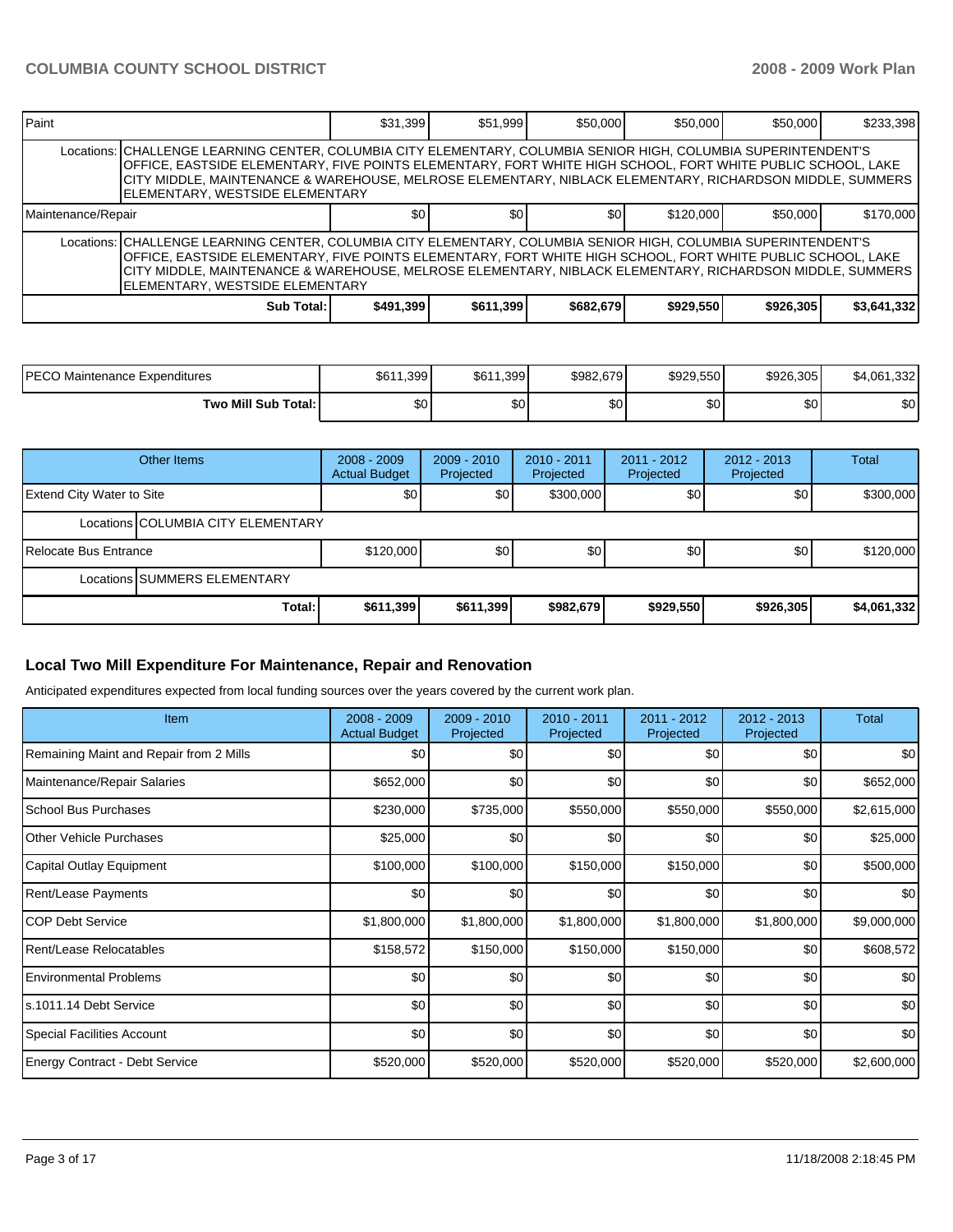| <b>FF&amp;E Pinemount Elementary</b> | \$900,000   | \$0         | \$0         | \$0         | \$0         | \$900,000    |
|--------------------------------------|-------------|-------------|-------------|-------------|-------------|--------------|
| <b>Local Expenditure Totals:</b>     | \$4,385,572 | \$3,305,000 | \$3,170,000 | \$3,170,000 | \$2,870,000 | \$16,900,572 |

## **Revenue**

#### **2 Mill Revenue Source**

Schedule of Estimated Capital Outlay Revenue from each currently approved source which is estimated to be available for expenditures on the projects included in the tentative district facilities work program. All amounts are NET after considering carryover balances, interest earned, new COP's, 1011.14 and 1011.15 loans, etc. Districts cannot use 2-Mill funds for salaries except for those explicitly associated with maintenance/repair projects. (1011.71 (5), F.S.)

| Item                                                                           | Fund | $2008 - 2009$<br><b>Actual Value</b> | $2009 - 2010$<br>Projected | $2010 - 2011$<br>Projected | 2011 - 2012<br>Projected | $2012 - 2013$<br>Projected | <b>Total</b>     |
|--------------------------------------------------------------------------------|------|--------------------------------------|----------------------------|----------------------------|--------------------------|----------------------------|------------------|
| (1) Non-exempt property<br>assessed valuation                                  |      | \$2,829,729,733                      | \$2,886,324,327            | \$2,944,050,813            | \$3,002,931,829          | \$3,062,990,465            | \$14,726,027,167 |
| (2) The Millege projected for<br>discretionary capital outlay per<br>s.1011.71 |      | 1.75                                 | 1.75                       | 1.75                       | 1.75                     | 1.75                       |                  |
| (3) Full value of the 2-Mill<br>discretionary capital outlay per<br>ls.1011.71 |      | \$4,704,426                          | \$4.798.514                | \$4,894,484                | \$4,992,374              | \$5,092,222                | \$24,482,020     |
| (4) Value of the portion of the 2-<br>Mills ACTUALLY levied                    | 370  | \$4,704,426                          | \$4,798,514                | \$4,894,484                | \$4,992,374              | \$5,092,222                | \$24,482,020     |
| $(5)$ Difference of lines (3) and (4)                                          |      | \$0                                  | \$0                        | \$0                        | \$0                      | \$0                        | \$0              |

### **PECO Revenue Source**

The figure in the row designated "PECO Maintenance" will be subtracted from funds available for new construction because PECO maintenance dollars cannot be used for new construction.

| <b>Item</b>                   | Fund             | $2008 - 2009$<br><b>Actual Budget</b> | $2009 - 2010$<br>Projected | $2010 - 2011$<br>Projected | 2011 - 2012<br>Projected | $2012 - 2013$<br>Projected | Total       |
|-------------------------------|------------------|---------------------------------------|----------------------------|----------------------------|--------------------------|----------------------------|-------------|
| IPECO New Construction        | 340 <sub>l</sub> | \$813.883                             | \$813,883                  | \$183.394                  | \$560.666                | \$224.120                  | \$2,595,946 |
| PECO Maintenance Expenditures |                  | \$611.399                             | \$611,399                  | \$982.679                  | \$929.550                | \$926,305                  | \$4,061,332 |
|                               |                  | \$1,425,282                           | \$1,425,282                | \$1,166,073                | \$1,490,216              | \$1,150,425                | \$6,657,278 |

### **CO & DS Revenue Source**

Revenue from Capital Outlay and Debt Service funds.

| Item                                            | Fund | $2008 - 2009$<br><b>Actual Budget</b> | $2009 - 2010$<br>Projected | $2010 - 2011$<br>Projected | 2011 - 2012<br>Projected | $2012 - 2013$<br>Projected | Total     |
|-------------------------------------------------|------|---------------------------------------|----------------------------|----------------------------|--------------------------|----------------------------|-----------|
| CO & DS Cash Flow-through<br><b>Distributed</b> | 360  | \$87,631                              | \$87,631                   | \$87.631                   | \$87,631                 | \$87.631                   | \$438.155 |
| CO & DS Interest on<br>Undistributed CO         | 360  | \$8.224                               | \$8,224                    | \$8.224                    | \$8.224                  | \$8.224                    | \$41,120  |
|                                                 |      | \$95,855                              | \$95.855                   | \$95.855                   | \$95.855                 | \$95.855                   | \$479.275 |

#### **Fair Share Revenue Source**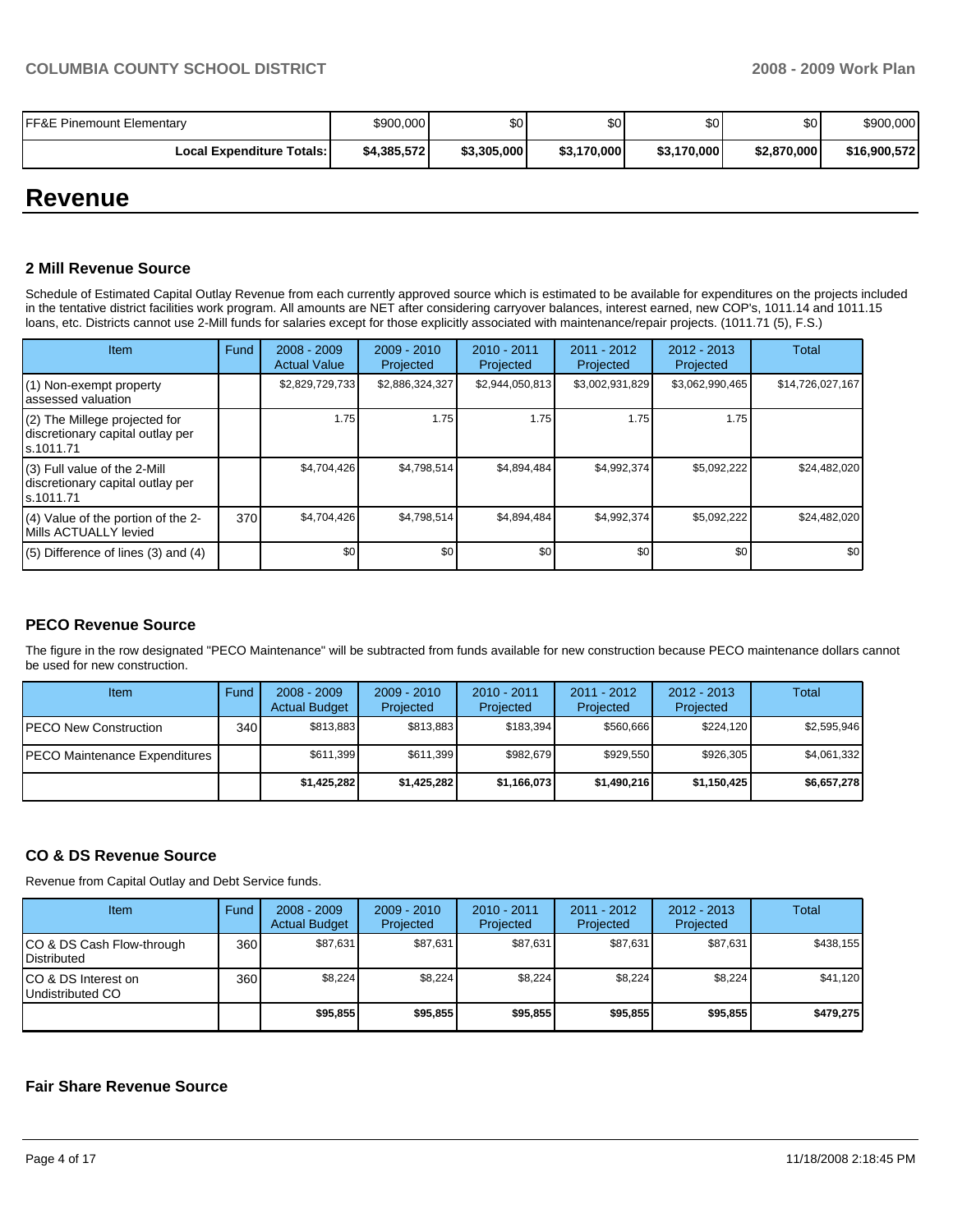All legally binding commitments for proportionate fair-share mitigation for impacts on public school facilities must be included in the 5-year district work program.

Nothing reported for this section.

#### **Sales Surtax Referendum**

Specific information about any referendum for a 1-cent or ½-cent surtax referendum during the previous year.

**Did the school district hold a surtax referendum during the past fiscal year 2007 - 2008?** No

#### **Additional Revenue Source**

Any additional revenue sources

| Item                                                                                                   | 2008 - 2009<br><b>Actual Value</b> | 2009 - 2010<br>Projected | 2010 - 2011<br>Projected | 2011 - 2012<br>Projected | $2012 - 2013$<br>Projected | <b>Total</b> |
|--------------------------------------------------------------------------------------------------------|------------------------------------|--------------------------|--------------------------|--------------------------|----------------------------|--------------|
| Proceeds from a s.1011.14/15 F.S. Loans                                                                | \$0                                | \$0                      | \$0                      | \$0                      | \$0                        | \$0          |
| District Bonds - Voted local bond<br>referendum proceeds per s.9, Art VII<br><b>State Constitution</b> | \$0                                | \$0                      | \$0                      | \$0                      | \$0                        | \$0          |
| Proceeds from Special Act Bonds                                                                        | \$0                                | \$0                      | \$0                      | \$0                      | \$0                        | \$0          |
| Estimated Revenue from CO & DS Bond<br>Sale                                                            | \$0                                | \$0                      | \$0                      | \$0                      | \$0                        | \$0          |
| Proceeds from Voted Capital<br>Improvements millage                                                    | \$0                                | \$0                      | \$0                      | \$0                      | \$0                        | \$0          |
| Other Revenue for Other Capital Projects                                                               | \$0                                | \$0                      | \$0                      | \$0                      | \$0                        | \$0          |
| Proceeds from 1/2 cent sales surtax<br>authorized by school board                                      | \$0                                | \$0                      | \$0                      | \$0                      | \$0                        | \$0          |
| Proceeds from local governmental<br>infrastructure sales surtax                                        | \$0                                | \$0                      | \$0                      | \$0                      | \$0                        | \$0          |
| Proceeds from Certificates of<br>Participation (COP's) Sale                                            | \$0                                | \$0                      | \$0                      | \$0                      | \$0                        | \$0          |
| Classrooms First Bond proceeds amount<br>authorized in FY 1997-98                                      | \$0                                | \$0                      | \$0                      | \$0                      | \$0                        | \$0          |
| Classrooms for Kids                                                                                    | \$3,671,083                        | \$0                      | \$0                      | \$0                      | \$0                        | \$3,671,083  |
| <b>District Equity Recognition</b>                                                                     | \$0                                | \$0                      | \$0                      | \$0                      | \$0                        | \$0          |
| <b>Federal Grants</b>                                                                                  | \$0                                | \$0                      | \$0                      | \$0                      | \$0                        | \$0          |
| Proportionate share mitigation (actual<br>cash revenue only, not in kind donations)                    | \$0                                | \$0                      | \$0                      | \$0                      | \$0                        | \$0          |
| Impact fees received                                                                                   | \$50,505                           | \$0                      | \$0                      | \$0                      | \$0                        | \$50,505     |
| Private donations                                                                                      | \$0                                | \$0                      | \$0                      | \$0                      | \$0                        | \$0          |
| Grants from local governments or not-for-<br>profit organizations                                      | \$0                                | \$0                      | \$0                      | \$0                      | \$0                        | \$0          |
| Interest, Including Profit On Investment                                                               | \$0                                | \$0                      | \$0                      | \$0                      | \$0                        | \$0          |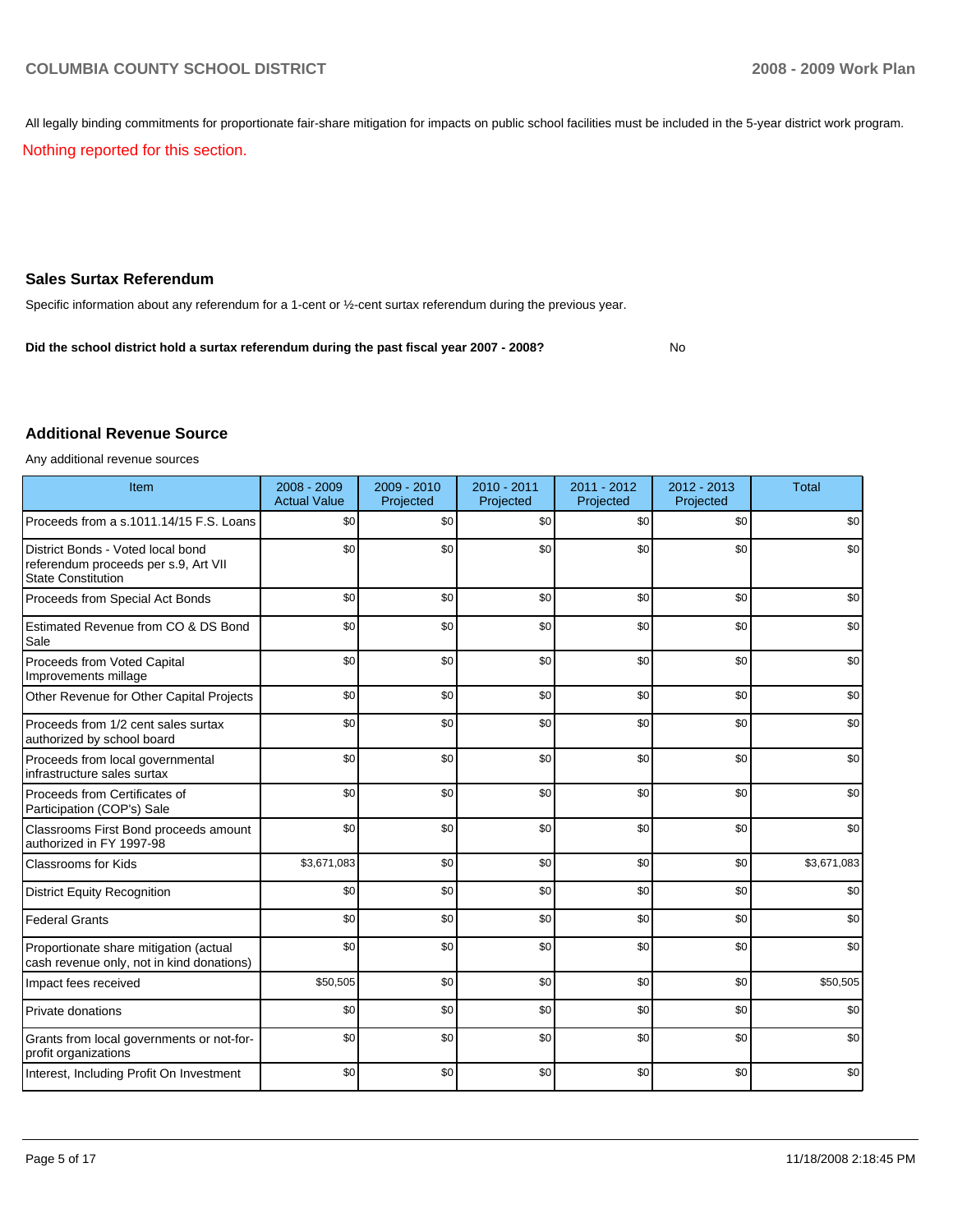| Revenue from Bonds pledging proceeds<br>Ifrom 1 cent or 1/2 cent Sales Surtax | \$0         | \$0 | \$0 | \$0 | \$0 | \$0         |
|-------------------------------------------------------------------------------|-------------|-----|-----|-----|-----|-------------|
| Fund Balance Carried Forward                                                  | \$0         | \$0 | \$0 | \$0 | \$0 | \$0         |
| Obligated Fund Balance Carried Forward                                        | \$0         | \$0 | \$0 | \$0 | \$0 | \$0         |
| Special Facilities Account                                                    | \$0         | \$0 | \$0 | \$0 | \$0 | \$0         |
| 10ne Cent - 1/2 Cent Sales Surtax Debt<br><b>Service</b>                      | \$0         | \$0 | \$0 | \$0 | \$0 | \$0         |
| 10607, 0708 2 Mil Roll Fwd                                                    | \$1,775,291 | \$0 | \$0 | \$0 | \$0 | \$1,775,291 |
| <b>Subtotal</b>                                                               | \$5,496,879 | \$0 | \$0 | \$0 | \$0 | \$5,496,879 |

## **Total Revenue Summary**

| <b>Item Name</b>                                              | $2008 - 2009$<br><b>Budget</b> | $2009 - 2010$<br>Projected | $2010 - 2011$<br>Projected | 2011 - 2012<br>Projected | $2012 - 2013$<br>Projected | <b>Five Year Total</b> |
|---------------------------------------------------------------|--------------------------------|----------------------------|----------------------------|--------------------------|----------------------------|------------------------|
| Local Two Mill Discretionary Capital<br><b>Outlay Revenue</b> | \$4,704,426                    | \$4.798.514                | \$4,894,484                | \$4,992,374              | \$5,092,222                | \$24,482,020           |
| IPECO and 2 Mill Maint and Other 2 Mill<br>Expenditures       | (\$4,385,572)                  | (\$3,305,000)              | (\$3,170,000)              | (\$3,170,000)            | (\$2,870,000)              | (\$16,900,572)         |
| IPECO Maintenance Revenue                                     | \$611,399                      | \$611,399                  | \$982.679                  | \$929,550                | \$926,305                  | \$4,061,332            |
| <b>Available 2 Mill for New Construction</b>                  | \$318,854                      | \$1,493,514                | \$1,724,484                | \$1,822,374              | \$2,222,222                | \$7,581,448            |

| <b>Item Name</b>                      | $2008 - 2009$<br><b>Budget</b> | $2009 - 2010$<br>Projected | 2010 - 2011<br>Projected | 2011 - 2012<br>Projected | $2012 - 2013$<br>Projected | <b>Five Year Total</b> |
|---------------------------------------|--------------------------------|----------------------------|--------------------------|--------------------------|----------------------------|------------------------|
| ICO & DS Revenue                      | \$95,855                       | \$95,855                   | \$95,855                 | \$95,855                 | \$95,855                   | \$479,275              |
| <b>IPECO New Construction Revenue</b> | \$813,883                      | \$813,883                  | \$183,394                | \$560,666                | \$224,120                  | \$2,595,946            |
| <b>IOther/Additional Revenue</b>      | \$5,496,879                    | \$0 <sub>1</sub>           | \$0                      | \$0                      | \$0                        | \$5,496,879            |
| <b>Total Additional Revenue</b>       | \$6,406,617                    | \$909,738                  | \$279.249                | \$656,521                | \$319.975                  | \$8,572,100            |
| <b>Total Available Revenue</b>        | \$6,725,471                    | \$2,403.252                | \$2,003.733              | \$2,478,895              | \$2,542,197                | \$16,153,548           |

## **Project Schedules**

## **Capacity Project Schedules**

A schedule of capital outlay projects necessary to ensure the availability of satisfactory classrooms for the projected student enrollment in K-12 programs.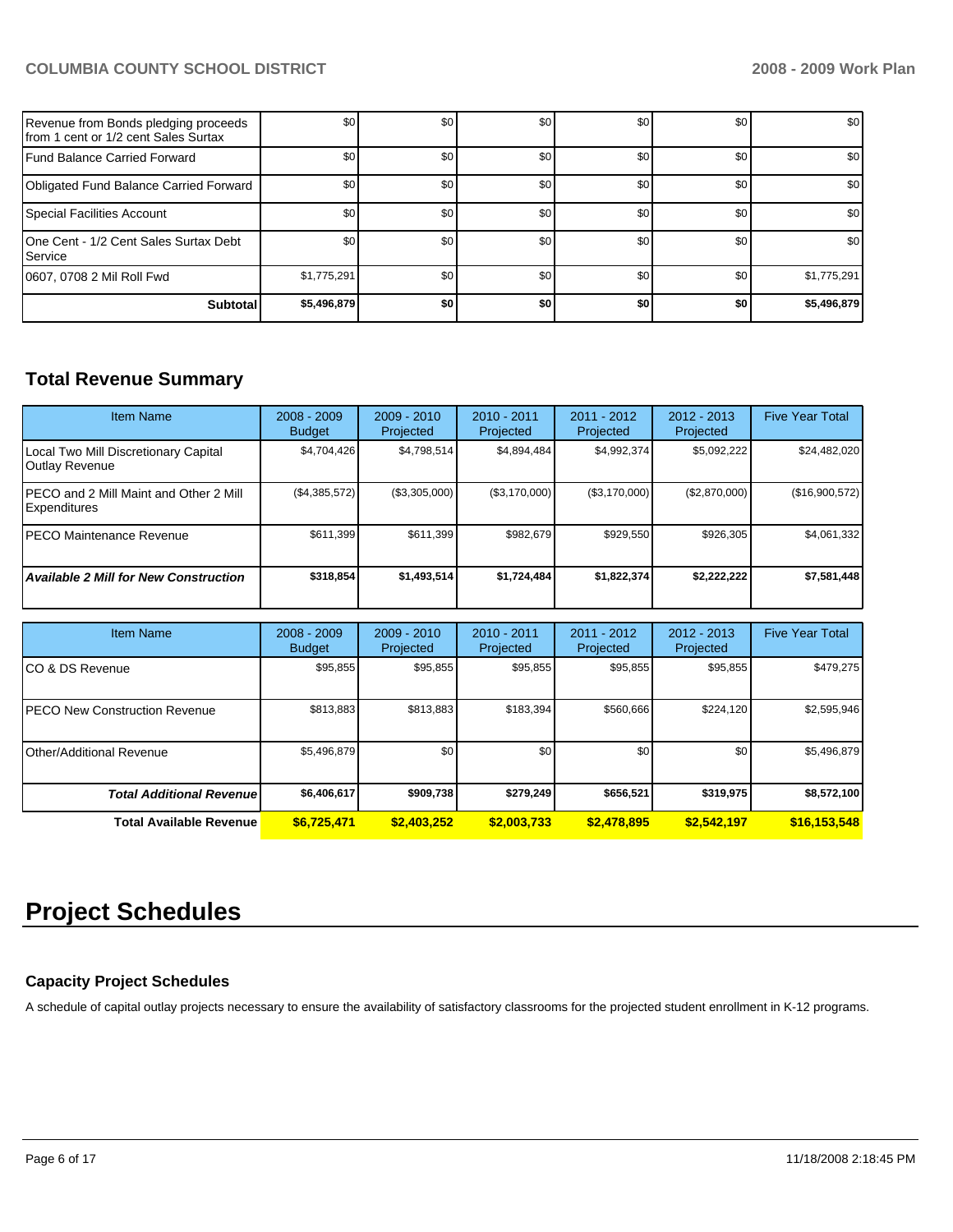| <b>Project Description</b>                                                 | Location                                      |                          | 2008 - 2009 | 2009 - 2010 | 2010 - 2011 | 2011 - 2012 | 2012 - 2013 | <b>Total</b>    | Funded |
|----------------------------------------------------------------------------|-----------------------------------------------|--------------------------|-------------|-------------|-------------|-------------|-------------|-----------------|--------|
| MS Ph 2 (7th Grade)                                                        | FORT WHITE HIGH<br><b>SCHOOL</b>              | Planned<br>Cost:         | \$0         | \$2,143,252 | \$0         | \$0         | \$0         | \$2,143,252 Yes |        |
|                                                                            |                                               | <b>Student Stations:</b> | $\mathbf 0$ | 176         | 0           | 0           | $\mathbf 0$ | 176             |        |
|                                                                            | <b>Total Classrooms:</b>                      |                          | 0           | 8           | $\mathbf 0$ | 0           | 0           | 8               |        |
|                                                                            |                                               | Gross Sq Ft:             | $\mathbf 0$ | 9,965       | 0           | $\Omega$    | $\mathbf 0$ | 9,965           |        |
| MS Ph 3 (8th Grade)                                                        | FORT WHITE HIGH<br><b>SCHOOL</b>              | Planned<br>Cost:         | \$0         | \$0         | \$0         | \$2,478,895 | \$0         | \$2,478,895 Yes |        |
|                                                                            |                                               | <b>Student Stations:</b> | 0           | 0           | 0           | 220         | 0           | 220             |        |
|                                                                            |                                               | Total Classrooms:        | 0           | 0           | 0           | 10          | 0           | 10              |        |
|                                                                            |                                               | Gross Sq Ft:             | $\mathbf 0$ | 0           | 0           | 11,853      | 0           | 11,853          |        |
| Rem Ag - 4 Clsrms<br>and Rem Old Dining -<br>6 Clsrms to Repl<br>Portables | <b>COLUMBIA SENIOR</b><br><b>HIGH</b>         | Planned<br>Cost:         | \$1,006,083 | \$0         | \$0         | \$0         | \$0         | \$1,006,083 Yes |        |
|                                                                            | <b>Student Stations:</b><br>Total Classrooms: |                          | $\mathbf 0$ | $\mathbf 0$ | 0           | $\mathbf 0$ | $\mathbf 0$ | $\mathbf 0$     |        |
|                                                                            |                                               |                          | 10          | 0           | 0           | 0           | 0           | 10              |        |
|                                                                            |                                               | Gross Sq Ft:             | 12,254      | 0           | $\mathbf 0$ | $\mathbf 0$ | 0           | 12,254          |        |
| Classroom Wing to<br><b>Repl Portables</b>                                 | FORT WHITE<br>PUBLIC SCHOOL                   | Planned<br>Cost:         | \$1,100,000 | \$0         | \$0         | \$0         | \$0         | \$1,100,000 Yes |        |
|                                                                            |                                               | <b>Student Stations:</b> | 0           | 0           | 0           | 0           | 0           | 0               |        |
|                                                                            |                                               | <b>Total Classrooms:</b> | 8           | 0           | 0           | 0           | 0           | 8               |        |
|                                                                            |                                               | Gross Sq Ft:             | 9,320       | 0           | 0           | 0           | 0           | 9,320           |        |
| Construct Bldg 5 -<br>Itenerant, ESE &<br>Misc. Spaces                     | <b>Birley Road</b><br>Elementary              | Planned<br>Cost:         | \$0         | \$0         | \$0         | \$0         | \$1,650,000 | \$1,650,000 Yes |        |
|                                                                            |                                               | <b>Student Stations:</b> | 0           | 0           | 0           | 0           | 48          | 48              |        |
|                                                                            |                                               | Total Classrooms:        | 0           | 0           | 0           | 0           | $\mathbf 0$ | $\mathbf 0$     |        |
|                                                                            |                                               | Gross Sq Ft:             | 0           | 0           | 0           | 0           | 10,782      | 10,782          |        |
| <b>Permanent Structure</b><br>to replace existing<br>portables.            | <b>CHALLENGE</b><br><b>LEARNING CENTER</b>    | Planned<br>Cost:         | \$982,313   | \$0         | \$0         | \$0         | \$0         | \$982,313 Yes   |        |
|                                                                            |                                               | <b>Student Stations:</b> | 0           | 0           | 0           | 0           | $\mathbf 0$ | 0               |        |
|                                                                            |                                               | <b>Total Classrooms:</b> | 0           | 0           | 0           | 0           | 0           | 0               |        |
|                                                                            |                                               | Gross Sq Ft:             | 6,000       | $\mathbf 0$ | $\mathbf 0$ | $\pmb{0}$   | $\pmb{0}$   | 6,000           |        |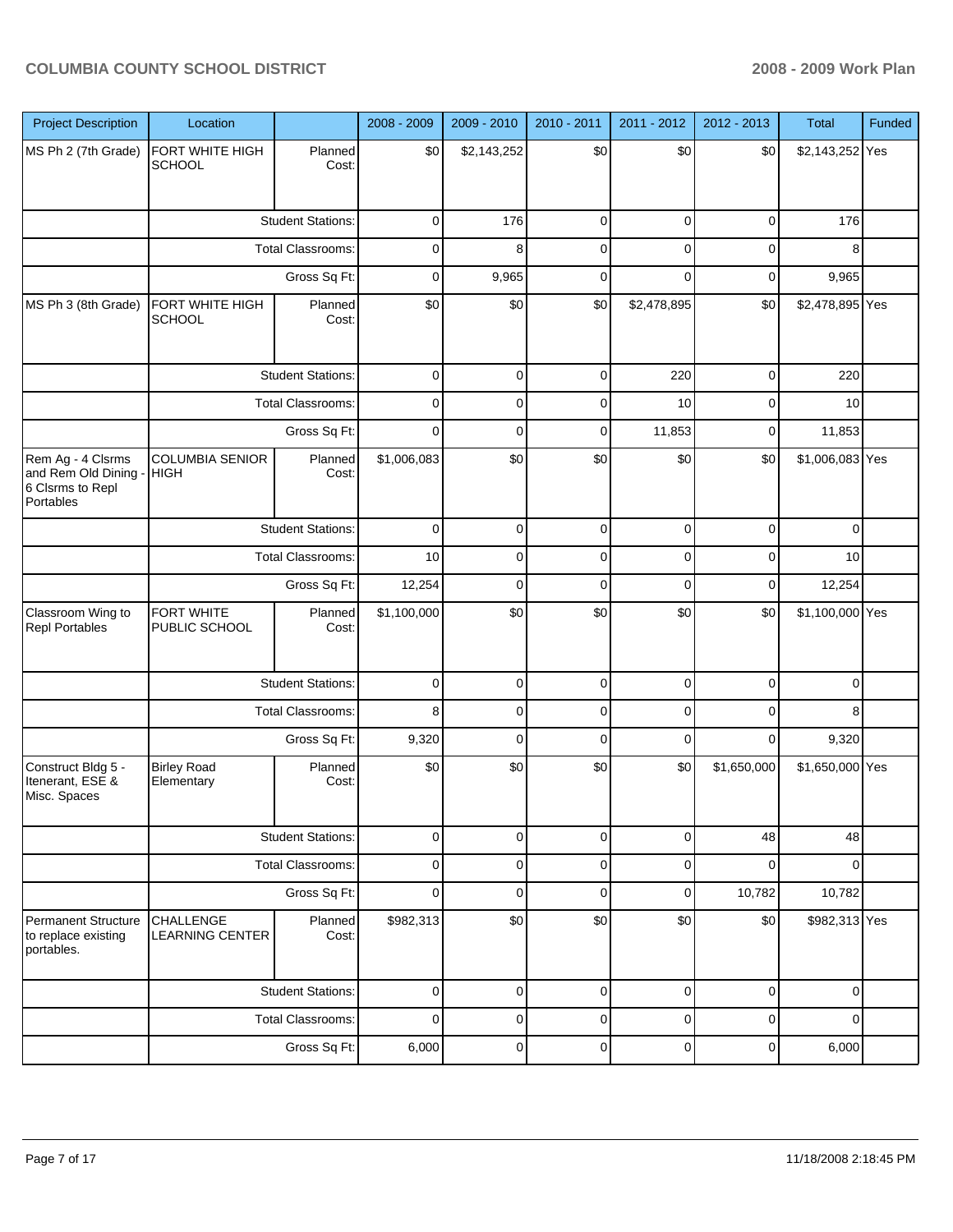| <b>Planned Cost:</b>     | \$3,088,396 | \$2,143,252 | \$0 | \$2,478,895 | \$1,650,000 | \$9,360,543 |
|--------------------------|-------------|-------------|-----|-------------|-------------|-------------|
| <b>Student Stations:</b> |             | 176         |     | 220         | 48          | 444         |
| <b>Total Classrooms:</b> | 18 I        |             |     | 10          |             | 36          |
| Gross Sq Ft:             | 27,574      | 9,965       |     | 11,853      | 10,782      | 60,174      |

#### **Other Project Schedules**

Major renovations, remodeling, and additions of capital outlay projects that do not add capacity to schools.

| <b>Project Description</b>       | Location                              | 2008 - 2009<br><b>Actual Budget</b> | 2009 - 2010<br>Projected | 2010 - 2011<br>Projected | $2011 - 2012$<br>Projected | $2012 - 2013$<br>Projected | <b>Total</b>    | Funded |
|----------------------------------|---------------------------------------|-------------------------------------|--------------------------|--------------------------|----------------------------|----------------------------|-----------------|--------|
| <b>Outdoor Assembly Building</b> | <b>SUMMERS</b><br><b>ELEMENTARY</b>   | \$60,000                            | \$0                      | \$0                      | \$0                        | \$0                        | \$60,000 Yes    |        |
| <b>Outdoor Assembly Building</b> | <b>WESTSIDE</b><br><b>ELEMENTARY</b>  | \$0                                 | \$60,000                 | \$0                      | \$0                        | \$0                        | \$60,000 Yes    |        |
| l Auditorium                     | FORT WHITE HIGH<br><b>SCHOOL</b>      | \$2,627,075                         | \$0                      | \$0                      | \$0                        | \$0                        | \$2,627,075 Yes |        |
| Renovate Kitchen                 | <b>EASTSIDE</b><br><b>ELEMENTARY</b>  | \$0                                 | \$0                      | \$2,003,733              | \$0                        | \$0                        | \$2,003,733 Yes |        |
| Remodel Gym/Locker Rooms         | <b>RICHARDSON MIDDLE</b>              | \$510,000                           | \$0                      | \$0                      | \$0                        | \$0                        | \$510,000 Yes   |        |
| Convert Old Cafe to Guidance     | <b>RICHARDSON MIDDLE</b>              | \$200,000                           | \$0                      | \$0                      | \$0                        | \$0                        | \$200,000 Yes   |        |
| Connect to City Sewer            | <b>EASTSIDE</b><br><b>ELEMENTARY</b>  | \$240,000                           | \$0                      | \$0                      | \$0                        | \$0                        | \$240,000 Yes   |        |
| Repl HVAC Units                  | <b>COLUMBIA SENIOR</b><br><b>HIGH</b> | \$0                                 | \$0                      | \$0                      | \$0                        | \$892,197                  | \$892,197 Yes   |        |
| <b>Renovate Existing Office</b>  | NIBLACK ELEMENTARY                    | \$0                                 | \$0                      | \$252,200                | \$0                        | \$0                        | \$252,200 No    |        |
| Renovate Existing Office         | <b>RICHARDSON MIDDLE</b>              | \$0                                 | \$390,000                | \$0                      | \$0                        | \$0                        | \$390,000 No    |        |
| Renovate Media Center            | <b>COLUMBIA SENIOR</b><br><b>HIGH</b> | \$0                                 | \$200,000                | \$0                      | \$0                        | \$0                        | \$200,000 Yes   |        |
|                                  |                                       | \$3,637,075                         | \$650,000                | \$2,255,933              | \$0                        | \$892,197                  | \$7,435,205     |        |

#### **Additional Project Schedules**

Any projects that are not identified in the last approved educational plant survey.

Nothing reported for this section.

## **Non Funded Growth Management Project Schedules**

Schedule indicating which projects, due to planned development, that CANNOT be funded from current revenues projected over the next five years.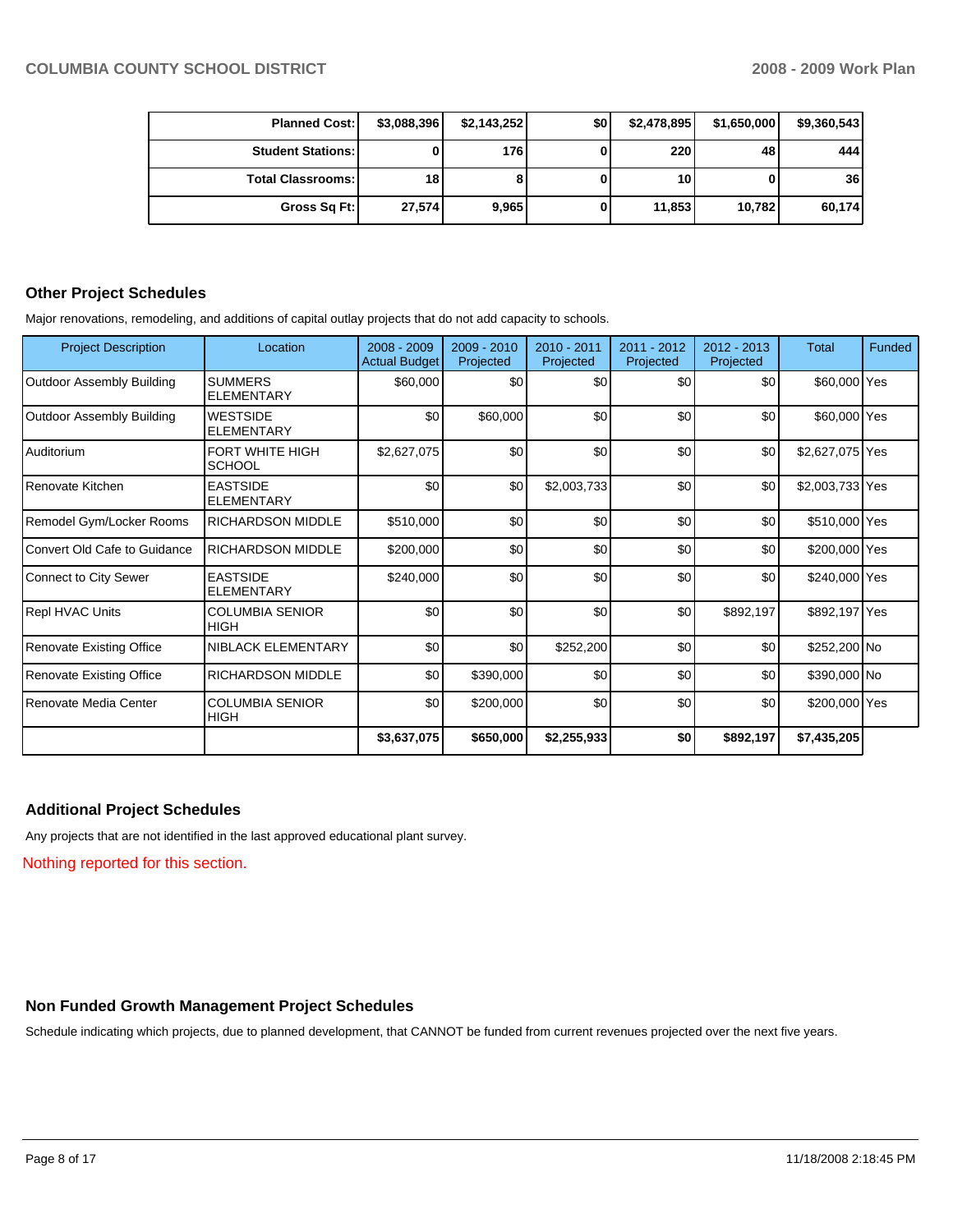Nothing reported for this section.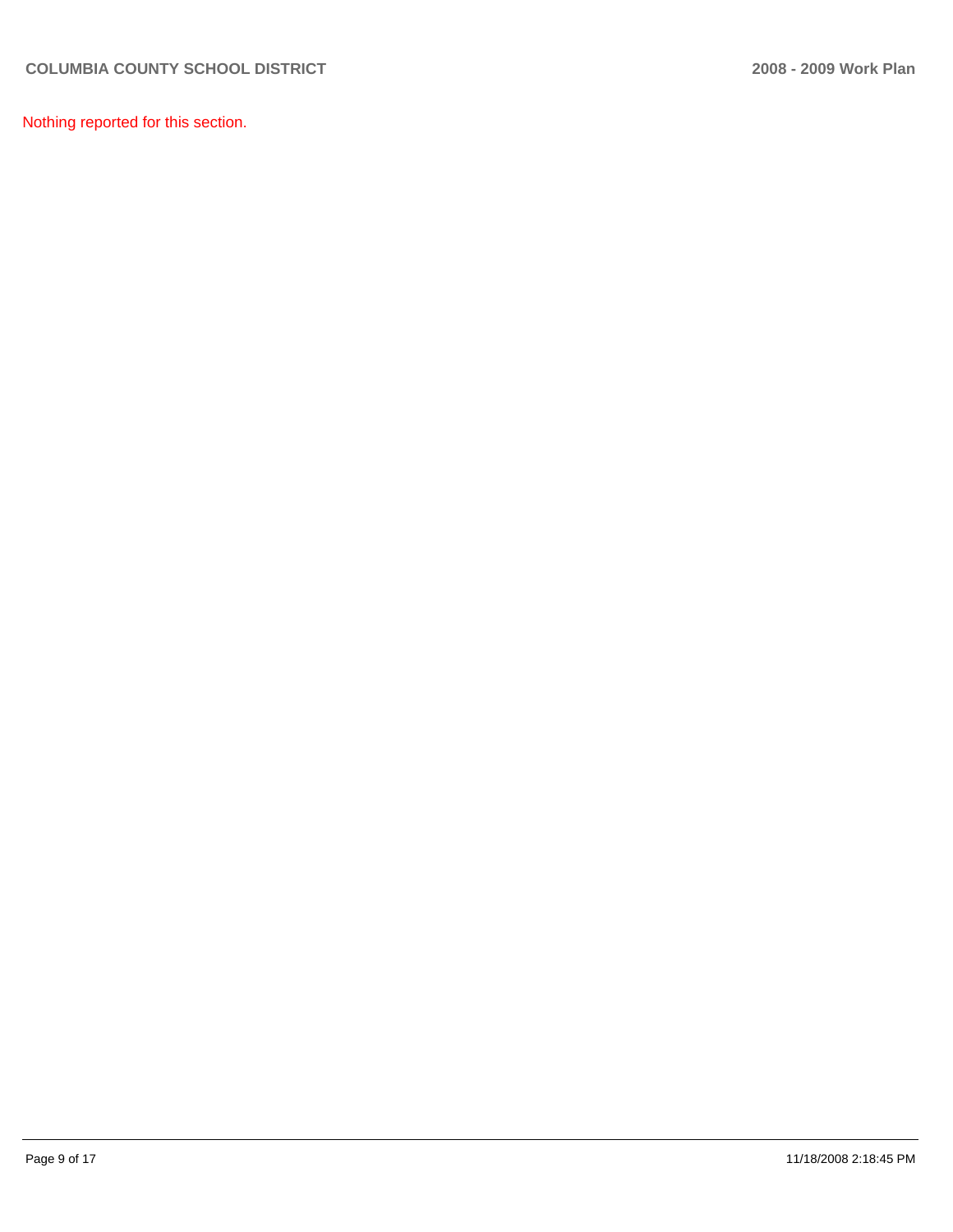## **Capacity Tracking**

| Location                                             | $2008 -$<br><b>2009 Satis.</b><br>Stu. Sta. | Actual<br>$2008 -$<br><b>2009 FISH</b><br>Capacity | Actual<br>$2007 -$<br>2008<br><b>COFTE</b> | # Class<br><b>Rooms</b> | Actual<br>Average<br>$2008 -$<br>2009 Class<br><b>Size</b> | Actual<br>$2008 -$<br>2009<br><b>Utilization</b> | <b>New</b><br>Stu.<br>Capacity | <b>New</b><br>Rooms to<br>be<br>Added/Re<br>moved | Projected<br>$2012 -$<br>2013<br><b>COFTE</b> | Projected<br>$2012 -$<br>2013<br><b>Utilization</b> | Projected<br>$2012 -$<br>2013 Class<br><b>Size</b> |
|------------------------------------------------------|---------------------------------------------|----------------------------------------------------|--------------------------------------------|-------------------------|------------------------------------------------------------|--------------------------------------------------|--------------------------------|---------------------------------------------------|-----------------------------------------------|-----------------------------------------------------|----------------------------------------------------|
| <b>COLUMBIA SENIOR</b><br><b>HIGH</b>                | 2.016                                       | 1,915                                              | 1.707                                      | 86                      | 20                                                         | 89.00 %                                          | $\Omega$                       | $\overline{4}$                                    | 1.710                                         | 89.00 %                                             | 19                                                 |
| <b>RICHARDSON MIDDLE</b>                             | 1,131                                       | 1,018                                              | 638                                        | 50                      | 13 <sup>1</sup>                                            | 63.00 %                                          | $-22$                          | $\Omega$                                          | 585                                           | 59.00 %                                             | 12                                                 |
| <b>MELROSE</b><br><b>ELEMENTARY</b>                  | 721                                         | 721                                                | 476                                        | 38                      | 13                                                         | 66.00 %                                          | $-103$                         | $\Omega$                                          | 575                                           | 93.00 %                                             | 15                                                 |
| <b>EASTSIDE</b><br><b>ELEMENTARY</b>                 | 659                                         | 659                                                | 603                                        | 35                      | 17                                                         | 91.00 %                                          | $-75$                          | $\Omega$                                          | 565                                           | 97.00 %                                             | 16                                                 |
| <b>FIVE POINTS</b><br><b>ELEMENTARY</b>              | 735                                         | 735                                                | 546                                        | 39                      | 14                                                         | 74.00 %                                          | $-196$                         | $\Omega$                                          | 525                                           | 97.00 %                                             | 13                                                 |
| FORT WHITE PUBLIC<br><b>SCHOOL</b>                   | 843                                         | 843                                                | 670                                        | 45                      | 15                                                         | 80.00 %                                          | $-200$                         | $\Omega$                                          | 600                                           | 93.00 %                                             | 13                                                 |
| <b>SUMMERS</b><br><b>ELEMENTARY</b>                  | 887                                         | 887                                                | 899                                        | 49                      | 18                                                         | 101.00%                                          | $-200$                         | $\Omega$                                          | 660                                           | 96.00 %                                             | 13                                                 |
| NIBLACK ELEMENTARY                                   | 572                                         | 572                                                | 329                                        | 30                      | 11                                                         | 57.00 %                                          | $-181$                         | $\mathbf{0}$                                      | 325                                           | 83.00 %                                             | 11                                                 |
| <b>CHALLENGE LEARNING</b><br><b>CENTER</b>           | 265                                         | 265                                                | 79                                         | 13                      | 6                                                          | 30.00 %                                          | $\Omega$                       | $\Omega$                                          | 65                                            | 25.00 %                                             | 5                                                  |
| <b>LAKE CITY MIDDLE</b>                              | 1,429                                       | 1,286                                              | 1,001                                      | 60                      | 17                                                         | 78.00 %                                          | $-100$                         | $\mathbf{0}$                                      | 1,010                                         | 85.00 %                                             | 17                                                 |
| <b>COLUMBIA</b><br>SUPERINTENDENT'S<br><b>OFFICE</b> | $\Omega$                                    | $\Omega$                                           | $\Omega$                                   | $\Omega$                | $\Omega$                                                   | 0.00%                                            | 0                              | $\Omega$                                          | $\Omega$                                      | 0.00%                                               | $\mathbf 0$                                        |
| <b>COLUMBIA CITY</b><br><b>ELEMENTARY</b>            | 760                                         | 760                                                | 718                                        | 42                      | 17                                                         | 94.00 %                                          | $-142$                         | $\Omega$                                          | 600                                           | 97.00 %                                             | 14                                                 |
| <b>FORT WHITE HIGH</b><br>SCHOOL                     | 1,628                                       | 1,465                                              | 1,239                                      | 69                      | 18                                                         | 85.00 %                                          | 396                            | 18                                                | 1,290                                         | 69.00 %                                             | 15                                                 |
| <b>WESTSIDE</b><br><b>ELEMENTARY</b>                 | 796                                         | 796                                                | 755                                        | 42                      | 18                                                         | 95.00 %                                          | $-42$                          | $\Omega$                                          | 700                                           | 93.00 %                                             | 17                                                 |
| <b>Birley Road Elementary</b>                        | 184                                         | $\Omega$                                           | $\Omega$                                   | 10                      | $\overline{0}$                                             | 0.00%                                            | 509                            | 26                                                | 473                                           | 93.00 %                                             | 13                                                 |
|                                                      | 12,626                                      | 11,922                                             | 9,660                                      | 608                     | 16                                                         | 81.02%                                           | $-356$                         | 48                                                | 9,683                                         | 83.72%                                              | 15                                                 |

The COFTE Projected Total (9,683) for 2012 - 2013 must match the Official Forecasted COFTE Total (9,683 ) for 2012 - 2013 before this section can be completed. In the event that the COFTE Projected Total does not match the Official forecasted COFTE, then the Balanced Projected COFTE Table should be used to balance COFTE.

| Projected COFTE for 2012 - 2013 |       |  |  |  |  |
|---------------------------------|-------|--|--|--|--|
| Elementary (PK-3)               | 3,809 |  |  |  |  |
| Middle (4-8)                    | 3,859 |  |  |  |  |
|                                 |       |  |  |  |  |

| <b>Grade Level Type</b> | <b>Balanced Projected</b><br>COFTE for 2012 - 2013 |
|-------------------------|----------------------------------------------------|
| Elementary (PK-3)       |                                                    |
| Middle (4-8)            |                                                    |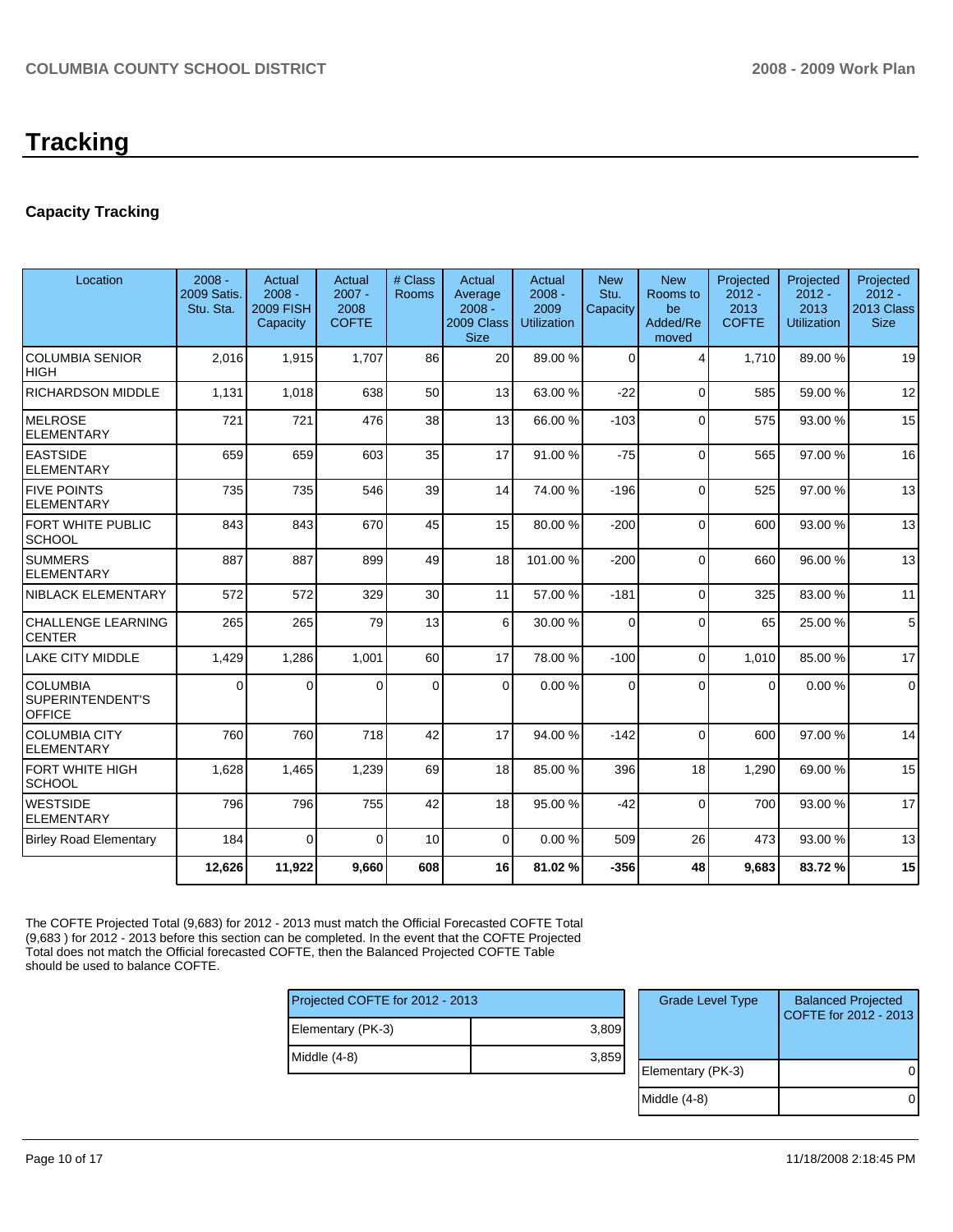| High (9-12) | 2,015 | High (9-12) | J۱    |
|-------------|-------|-------------|-------|
|             | 9,683 |             | 9,683 |

#### **Relocatable Replacement**

Number of relocatable classrooms clearly identified and scheduled for replacement in the school board adopted financially feasible 5-year district work program.

| Location                               | 2008 - 2009     | 2009 - 2010 | $2010 - 2011$ | 2011 - 2012 2012 - 2013 | Year 5 Total    |
|----------------------------------------|-----------------|-------------|---------------|-------------------------|-----------------|
| <b>COLUMBIA SENIOR HIGH</b>            | 10 <sup>1</sup> |             |               |                         | 10 <sup>1</sup> |
| IFORT WHITE PUBLIC SCHOOL              |                 |             |               |                         | 81              |
| ICHALLENGE LEARNING CENTER             |                 |             |               |                         | 81              |
| <b>Total Relocatable Replacements:</b> | 26 <sub>1</sub> |             |               |                         | 26 <sup>1</sup> |

#### **Charter Schools Tracking**

Information regarding the use of charter schools.

Nothing reported for this section.

#### **Special Purpose Classrooms Tracking**

The number of classrooms that will be used for certain special purposes in the current year, by facility and type of classroom, that the district will, 1), not use for educational purposes, and 2), the co-teaching classrooms that are not open plan classrooms and will be used for educational purposes.

| School                               | <b>School Type</b> | # of Elementary<br>K-3 Classrooms | # of Middle 4-8<br><b>Classrooms</b> | $#$ of High 9-12<br><b>Classrooms</b> | # of $ESE$<br>Classrooms | # of Combo<br><b>Classrooms</b> | Total<br><b>Classrooms</b> |
|--------------------------------------|--------------------|-----------------------------------|--------------------------------------|---------------------------------------|--------------------------|---------------------------------|----------------------------|
| Total Educational Classrooms: I      |                    |                                   |                                      |                                       |                          |                                 | 0                          |
|                                      |                    |                                   |                                      |                                       |                          |                                 |                            |
| School                               | <b>School Type</b> | # of Elementary<br>K-3 Classrooms | # of Middle 4-8<br><b>Classrooms</b> | $#$ of High 9-12<br><b>Classrooms</b> | # of $ESE$<br>Classrooms | # of Combo<br><b>Classrooms</b> | Total<br><b>Classrooms</b> |
| <b>Total Co-Teaching Classrooms:</b> |                    |                                   |                                      |                                       |                          |                                 | 0                          |

#### **Infrastructure Tracking**

**Necessary offsite infrastructure requirements resulting from expansions or new schools. This section should include infrastructure information related to capacity project schedules and other project schedules (Section 4).** 

Not Specified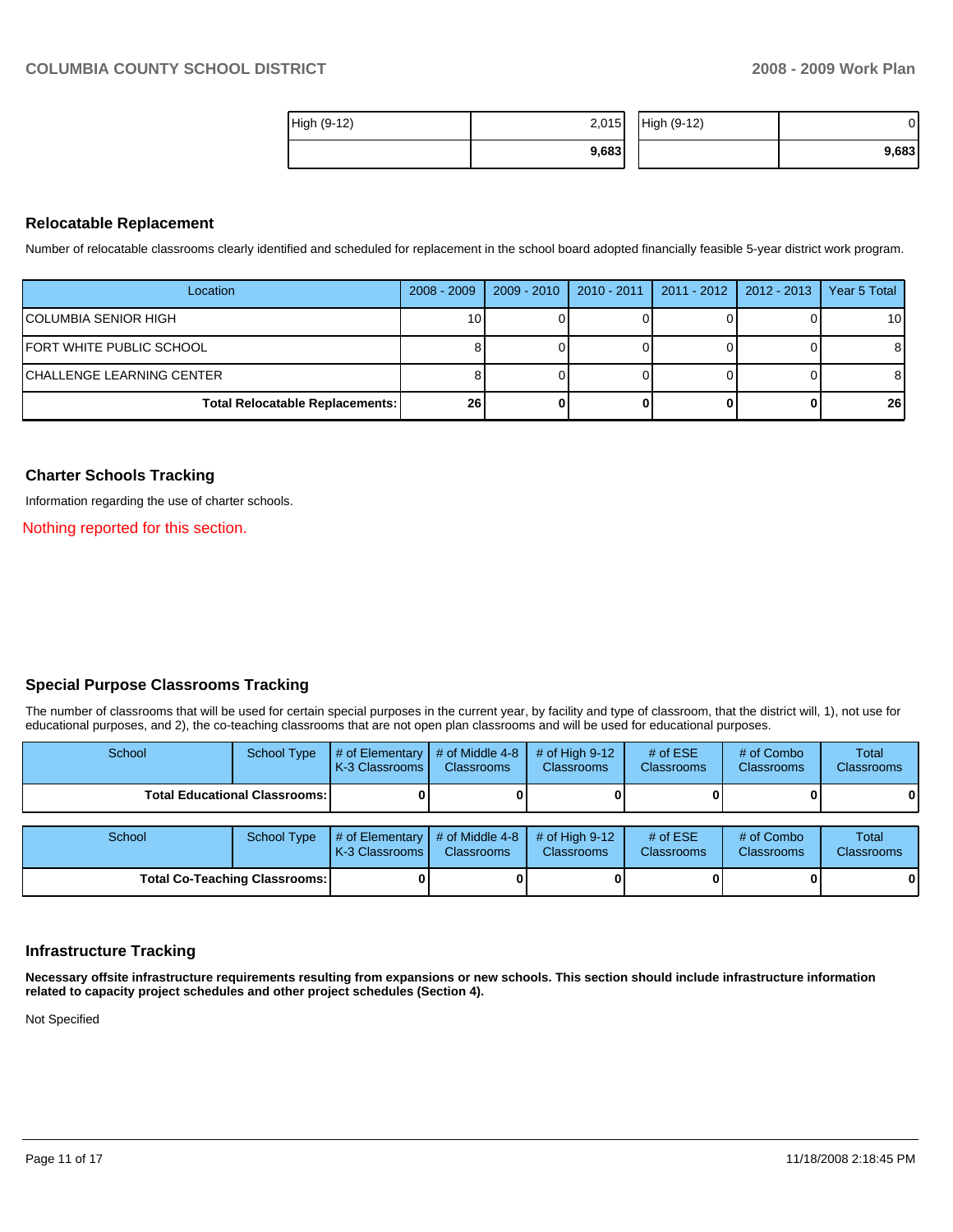**Proposed location of planned facilities, whether those locations are consistent with the comprehensive plans of all affected local governments, and recommendations for infrastructure and other improvements to land adjacent to existing facilities. Provisions of 1013.33(12), (13) and (14) and 1013.36 must be addressed for new facilities planned within the 1st three years of the plan (Section 5).** 

#### Not Specified

**Consistent with Comp Plan?** No

#### **Net New Classrooms**

The number of classrooms, by grade level and type of construction, that were added during the last fiscal year.

|                                                                                                                                                         | List the net new classrooms added in the 2007 - 2008 fiscal year. |                                   |                                |                        |                                                                        | List the net new classrooms to be added in the 2008 - 2009 fiscal<br>year. |                                |                        |  |
|---------------------------------------------------------------------------------------------------------------------------------------------------------|-------------------------------------------------------------------|-----------------------------------|--------------------------------|------------------------|------------------------------------------------------------------------|----------------------------------------------------------------------------|--------------------------------|------------------------|--|
| "Classrooms" is defined as capacity carrying classrooms that are added to increase<br>capacity to enable the district to meet the Class Size Amendment. |                                                                   |                                   |                                |                        | Totals for fiscal year 2008 - 2009 should match totals in Section 15A. |                                                                            |                                |                        |  |
| Location                                                                                                                                                | $2007 - 2008$ #<br>Permanent                                      | $2007 - 2008$ #<br><b>Modular</b> | $2007 - 2008$ #<br>Relocatable | $2007 - 2008$<br>Total | $2008 - 2009$ #<br><b>Permanent</b>                                    | $2008 - 2009$ #<br><b>Modular</b>                                          | $2008 - 2009$ #<br>Relocatable | $2008 - 2009$<br>Total |  |
| Elementary (PK-3)                                                                                                                                       |                                                                   |                                   |                                |                        |                                                                        |                                                                            | -8                             | 0                      |  |
| Middle (4-8)                                                                                                                                            | 251                                                               |                                   |                                | 25                     |                                                                        |                                                                            |                                | 0                      |  |
| High (9-12)                                                                                                                                             |                                                                   |                                   |                                |                        | 10                                                                     |                                                                            | $-10$                          | $\Omega$               |  |
|                                                                                                                                                         | 25                                                                |                                   |                                | 26                     | 18                                                                     |                                                                            | $-18$                          | 0                      |  |

#### **Relocatable Student Stations**

Number of students that will be educated in relocatable units, by school, in the current year, and the projected number of students for each of the years in the workplan.

| <b>Site</b>                      | $2008 - 2009$  | $2009 - 2010$ | 2010 - 2011 | 2011 - 2012  | $2012 - 2013$ | 5 Year Average |
|----------------------------------|----------------|---------------|-------------|--------------|---------------|----------------|
| COLUMBIA SENIOR HIGH             | 220            |               |             |              |               | 44             |
| RICHARDSON MIDDLE                | 42             | 0             | 0           | 0            | 0             | 8              |
| MELROSE ELEMENTARY               | 51             | O             | $\Omega$    | <sup>0</sup> | O             | 10             |
| <b>EASTSIDE ELEMENTARY</b>       | $\overline{0}$ | 0             | 0           | 0            | 0             | $\overline{0}$ |
| <b>FIVE POINTS ELEMENTARY</b>    | 126            | O             | $\Omega$    | U            | O             | 25             |
| <b>FORT WHITE PUBLIC SCHOOL</b>  | 69             | 0             | 0           | 0            | 0             | 14             |
| <b>FORT WHITE HIGH SCHOOL</b>    | $\Omega$       | n             | $\Omega$    | U            | O             | $\overline{0}$ |
| <b>I</b> WESTSIDE ELEMENTARY     | 18             | 0             | 0           | $\Omega$     | 0             | $\overline{4}$ |
| <b>SUMMERS ELEMENTARY</b>        | 95             | O             | $\Omega$    |              | U             | 19             |
| NIBLACK ELEMENTARY               | 90             | 0             | 0           | $\Omega$     | 0             | 18             |
| CHALLENGE LEARNING CENTER        | 160            | O             | ∩           |              | U             | 32             |
| <b>LAKE CITY MIDDLE</b>          | $\Omega$       | 0             | 0           | $\Omega$     | 0             | $\overline{0}$ |
| COLUMBIA SUPERINTENDENT'S OFFICE | U              | n             | $\Omega$    |              | 0             | $\Omega$       |
| COLUMBIA CITY ELEMENTARY         | $\Omega$       | 0             | $\Omega$    | 0            | $\Omega$      | $\overline{0}$ |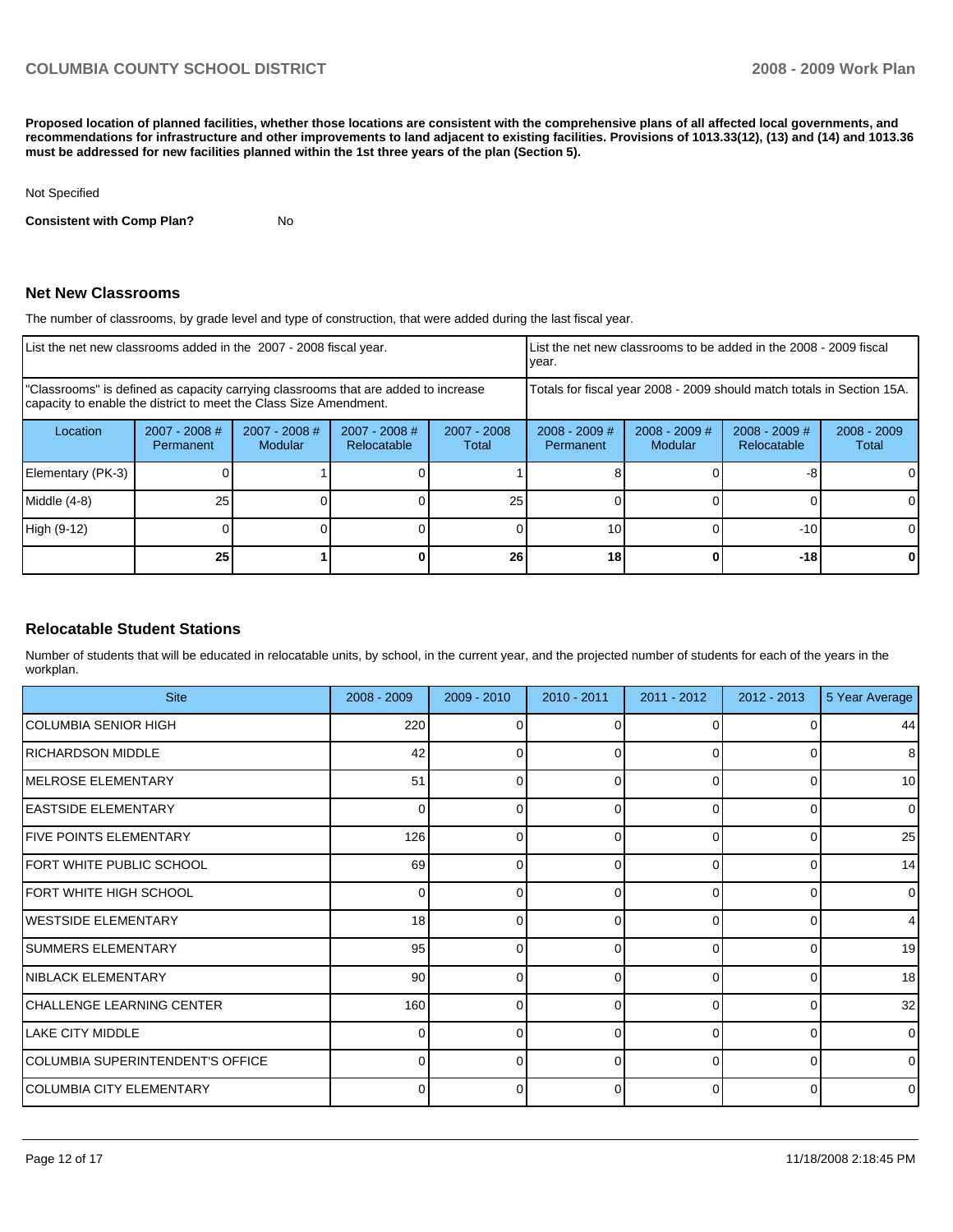| <b>Birley Road Elementary</b>                     |       |       |       |       |       | $\overline{0}$ |
|---------------------------------------------------|-------|-------|-------|-------|-------|----------------|
| Totals for COLUMBIA COUNTY SCHOOL DISTRICT        |       |       |       |       |       |                |
| Total students in relocatables by year.           | 871   |       |       |       |       | 174            |
| Total number of COFTE students projected by year. | 9,674 | 9,607 | 9,589 | 9,594 | 9,683 | 9,629          |
| Percent in relocatables by year.                  | 9%    | 0%    | 0%    | $0\%$ | 0%    | 2%             |

#### **Leased Facilities Tracking**

Exising leased facilities and plans for the acquisition of leased facilities, including the number of classrooms and student stations, as reported in the educational plant survey, that are planned in that location at the end of the five year workplan.

| Location                         | # of Leased<br>Classrooms 2008 -<br>2009 | <b>FISH Student</b><br><b>Stations</b> | Owner | # of Leased<br>Classrooms 2012 -<br>2013 | <b>FISH Student</b><br><b>Stations</b> |
|----------------------------------|------------------------------------------|----------------------------------------|-------|------------------------------------------|----------------------------------------|
| <b>COLUMBIA SENIOR HIGH</b>      |                                          | 20                                     |       | $\Omega$                                 |                                        |
| <b>RICHARDSON MIDDLE</b>         | $\Omega$                                 | 0                                      |       | $\Omega$                                 |                                        |
| <b>IMELROSE ELEMENTARY</b>       | 0                                        | 0                                      |       | 0                                        | U                                      |
| <b>EASTSIDE ELEMENTARY</b>       | 0                                        | 0                                      |       | 0                                        | 0                                      |
| <b>FIVE POINTS ELEMENTARY</b>    | 0                                        | 0                                      |       | 0                                        | <sup>0</sup>                           |
| <b>IFORT WHITE PUBLIC SCHOOL</b> | $\Omega$                                 | 0                                      |       | $\Omega$                                 | ∩                                      |
| <b>SUMMERS ELEMENTARY</b>        | $\Omega$                                 | $\Omega$                               |       | 0                                        | <sup>0</sup>                           |
| <b>NIBLACK ELEMENTARY</b>        | $\Omega$                                 | ∩                                      |       | $\Omega$                                 | $\Omega$                               |
| CHALLENGE LEARNING CENTER        | $\Omega$                                 |                                        |       | 0                                        | U                                      |
| <b>LAKE CITY MIDDLE</b>          | $\Omega$                                 |                                        |       | 0                                        |                                        |
| COLUMBIA SUPERINTENDENT'S OFFICE | $\Omega$                                 |                                        |       | 0                                        | <sup>0</sup>                           |
| COLUMBIA CITY ELEMENTARY         | 0                                        |                                        |       | 0                                        | U                                      |
| IFORT WHITE HIGH SCHOOL          | 0                                        | 0                                      |       | $\Omega$                                 | 0                                      |
| <b>I</b> WESTSIDE ELEMENTARY     | 0                                        | 0                                      |       | $\Omega$                                 | <sup>0</sup>                           |
| <b>Birley Road Elementary</b>    | 0                                        | 0                                      |       | $\overline{0}$                           | 0                                      |
|                                  | 1                                        | 20                                     |       | $\bf{0}$                                 | 0                                      |

## **Failed Standard Relocatable Tracking**

Relocatable units currently reported by school, from FISH, and the number of relocatable units identified as 'Failed Standards'.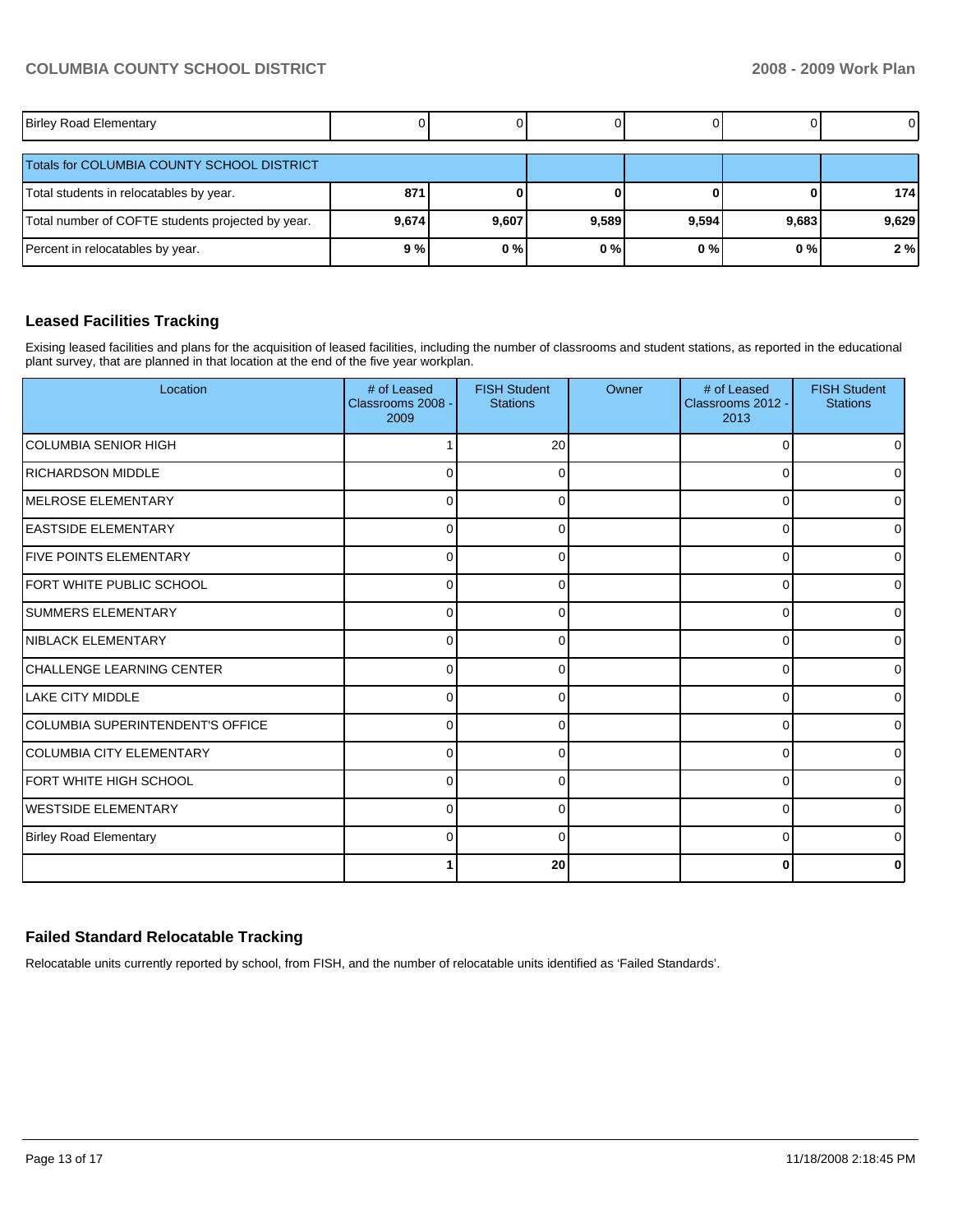| Location                            | Actual # of Units in I<br>$2008 - 2009$ | Owner                       | <b>Student</b><br><b>Stations</b> | # not Meeting<br>Standards for use<br>as classroom<br>space | # of units projected<br>to be in use in<br>$2012 - 2013$ | Projected<br>(increase/decreas)<br>e) in $#$ units by<br>$2012 - 2013$ | Year in which all<br>long term<br>relocatables which<br>will be used as<br>classrooms will<br>meet standards |
|-------------------------------------|-----------------------------------------|-----------------------------|-----------------------------------|-------------------------------------------------------------|----------------------------------------------------------|------------------------------------------------------------------------|--------------------------------------------------------------------------------------------------------------|
| <b>SUMMERS</b><br><b>ELEMENTARY</b> |                                         | 2 LEASE<br><b>IPURCHASE</b> |                                   |                                                             |                                                          |                                                                        |                                                                                                              |
| <b>SUMMERS</b><br><b>ELEMENTARY</b> |                                         | <b>IFEDERAL</b>             |                                   |                                                             |                                                          |                                                                        |                                                                                                              |
|                                     |                                         |                             |                                   |                                                             |                                                          | -3                                                                     |                                                                                                              |

# **Planning**

## **Class Size Reduction Planning**

**Plans approved by the school board that reduce the need for permanent student stations such as acceptable school capacity levels, redistricting, busing, year-round schools, charter schools, magnet schools, public-private partnerships, multitrack scheduling, grade level organization, block scheduling, or other alternatives.** 

School level capacities will be adjusted by rezoning district Elementary Boundaries in February 09.

#### **School Closure Planning**

Plans for the closure of any school, including plans for disposition of the facility or usage of facility space, and anticipated revenues.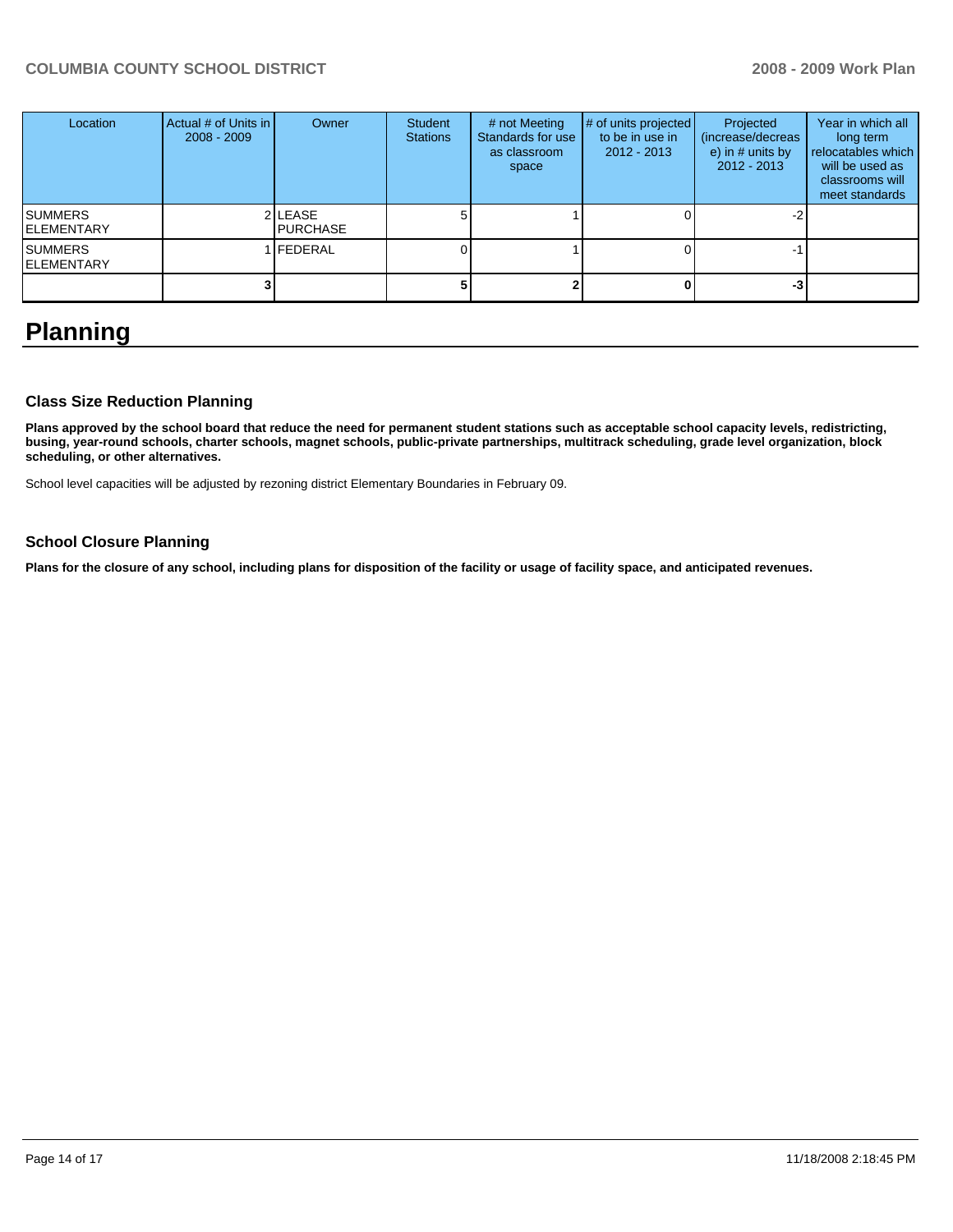# **Long Range Planning**

#### **Ten-Year Maintenance**

District projects and locations regarding the projected need for major renovation, repair, and maintenance projects within the district in years 6-10 beyond the projects plans detailed in the five years covered by the work plan.

| Project                                                                    | 2012 - 2013 / 2017 - 2018<br><b>Projected Cost</b> |
|----------------------------------------------------------------------------|----------------------------------------------------|
| Upgrade HVAC Controls with New Generation<br>Technology for Energy Savings | \$650,000                                          |
|                                                                            | \$650,000                                          |

#### **Ten-Year Capacity**

Schedule of capital outlay projects projected to ensure the availability of satisfactory student stations for the projected student enrollment in K-12 programs for the future 5 years beyond the 5-year district facilities work program.

| <b>Project</b>  | Location, Community, Quadrant or other<br>general location | 2012 - 2013 / 2017 - 2018<br><b>Projected Cost</b> |
|-----------------|------------------------------------------------------------|----------------------------------------------------|
| New High School | <b>West Lake City</b>                                      | \$36,000,000                                       |
|                 |                                                            | \$36,000,000                                       |

#### **Ten-Year Planned Utilization**

Schedule of planned capital outlay projects identifying the standard grade groupings, capacities, and planned utilization rates of future educational facilities of the district for both permanent and relocatable facilities.

| Grade Level Projections                | <b>FISH</b><br><b>Student</b><br><b>Stations</b> | Actual 2007 -<br><b>2008 FISH</b><br>Capacity | Actual<br>$2007 -$<br>2008<br><b>COFTE</b> | Actual 2007 - 2008<br><b>Utilization</b> | Actual 2008 - 2009 / 2017 - 2018 new<br>Student Capacity to be added/removed | Projected 2017<br>2018 COFTE | $-$ Projected 2017 -<br>2018 Utilization |
|----------------------------------------|--------------------------------------------------|-----------------------------------------------|--------------------------------------------|------------------------------------------|------------------------------------------------------------------------------|------------------------------|------------------------------------------|
| Elementary - District<br><b>Totals</b> | 5,973                                            | 5,973                                         | 4.994.72                                   | 83.63 %                                  |                                                                              | 6,462                        | 108.19 %                                 |
| Middle - District Totals               | 2.560                                            | 2.304                                         | 1.638.99                                   | 71.14 %                                  |                                                                              | 3.060                        | 132.81 %                                 |
| High - District Totals                 | 3.811                                            | 3,539                                         | 2.946.86                                   | 83.27 %                                  |                                                                              | 3.162                        | 89.35 %                                  |
| Other - ESE, etc                       | 774 l                                            | 265                                           | 79.04                                      | 29.81 %                                  |                                                                              | 153                          | 57.74 %                                  |
|                                        | 13,118                                           | 12,081                                        | 9,659.61                                   | 79.96 %                                  |                                                                              | 12,837                       | 106.26 %                                 |

#### **Ten-Year Infrastructure Planning**

**Proposed Location of Planned New, Remodeled, or New Additions to Facilities in 06 thru 10 out years (Section 28).** 

New High School in Central Lake City to accomodate growth.

Plans for closure of any school, including plans for disposition of the facility or usage of facility space, and anticipated revenues in the 06 thru 10 out **years (Section 29).**